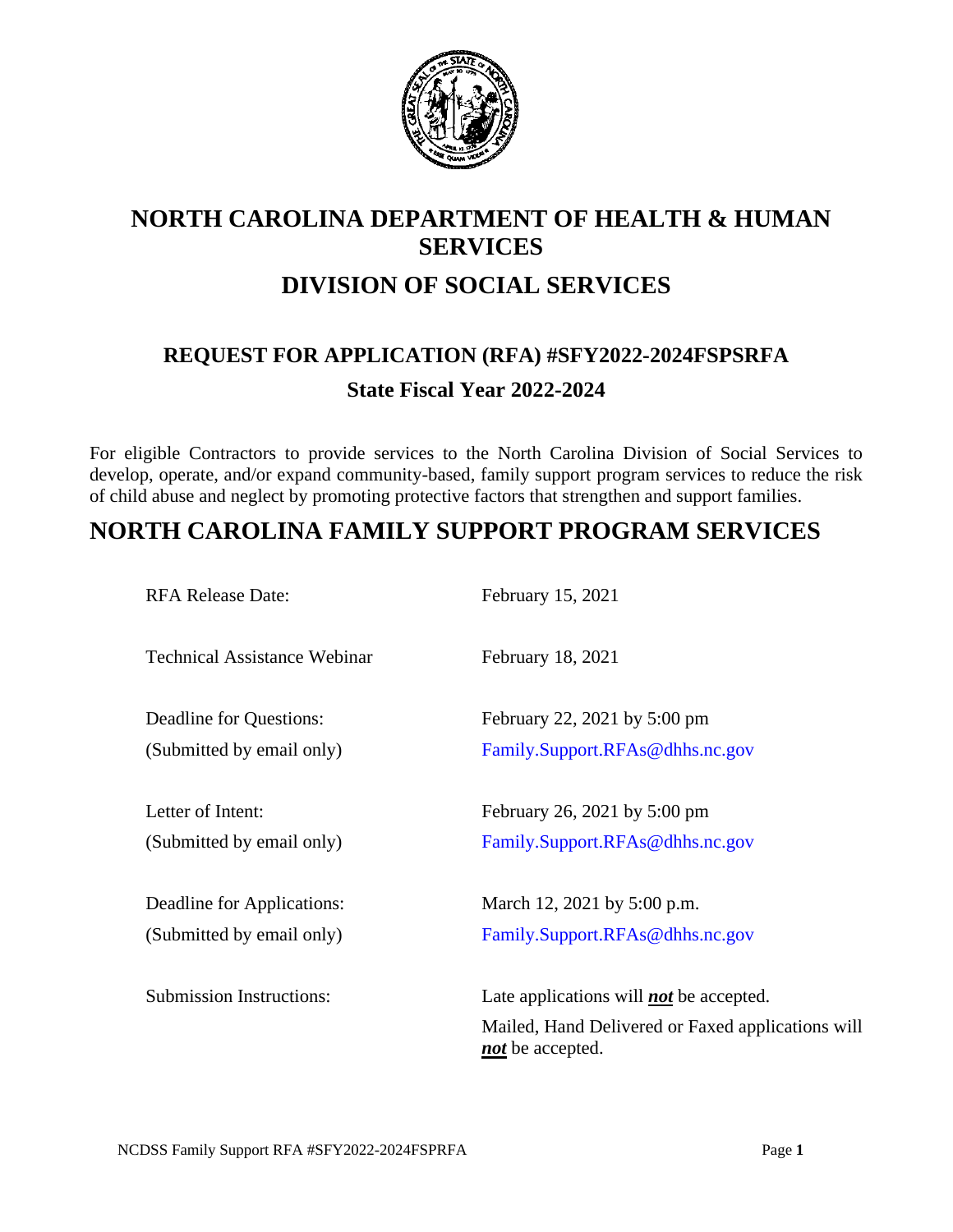# **TABLE OF CONTENTS**

| Ι. |                                   |
|----|-----------------------------------|
| J. |                                   |
|    |                                   |
|    |                                   |
|    |                                   |
|    |                                   |
|    |                                   |
|    |                                   |
|    |                                   |
|    |                                   |
|    |                                   |
|    |                                   |
|    |                                   |
|    |                                   |
|    |                                   |
|    |                                   |
|    |                                   |
|    |                                   |
|    |                                   |
|    |                                   |
|    |                                   |
|    | <b>Appendices</b>                 |
|    | Appendix A: Application Checklist |
|    | Appendix B: Definitions           |

Appendix C: Reference Materials & Forms and On-Line Resources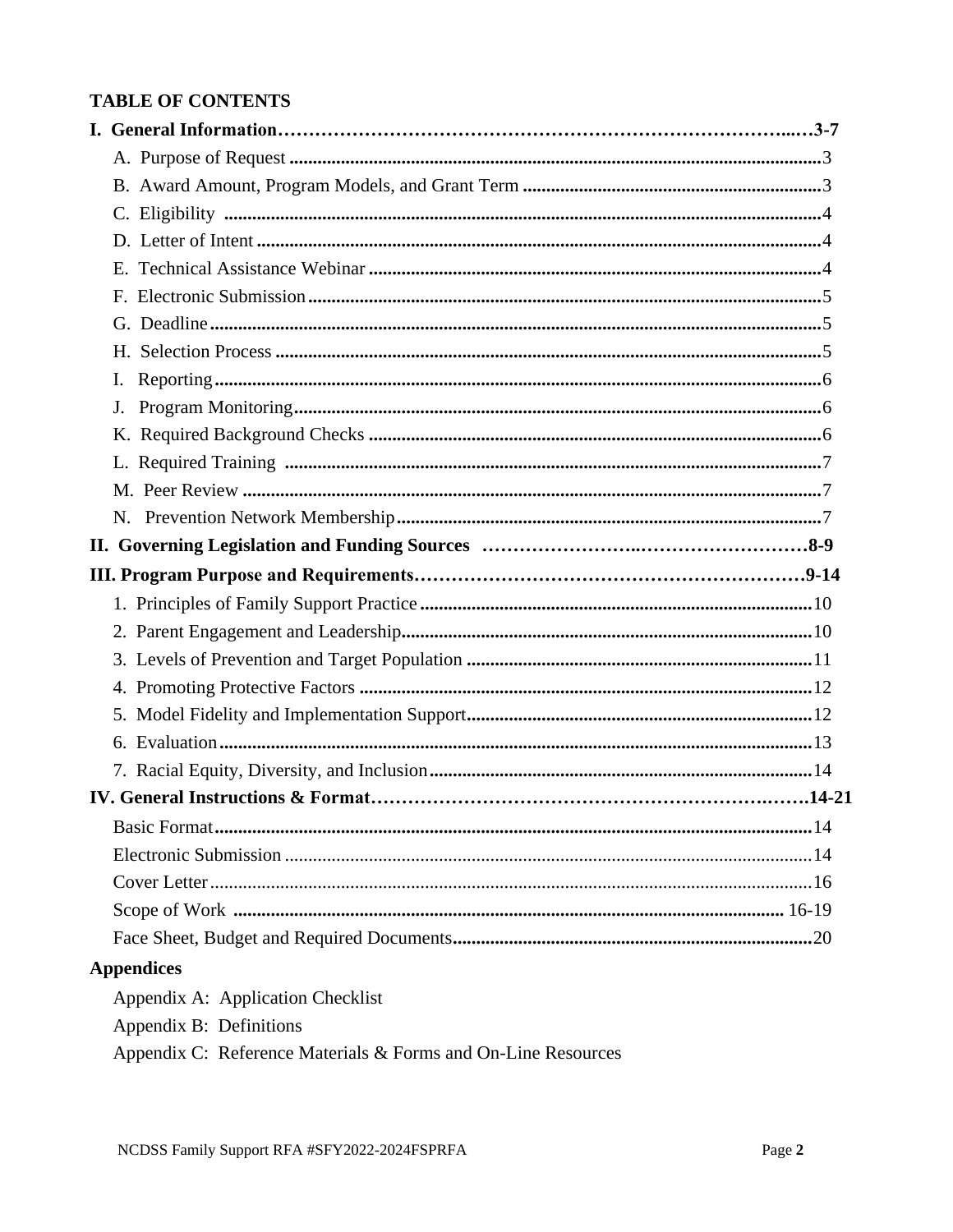### **I. GENERAL INFORMATION**

## **A. PURPOSE OF REQUEST**

The North Carolina Department of Health and Human Services (NC DHHS), through the Division of Social Services (NCDSS), is seeking applications from qualified agencies to develop, operate and/or expand community-based, Family Support Program Services to reduce the risk of child abuse and neglect by promoting protective factors that strengthen and support families. Applicants will demonstrate the capacity to achieve positive outcomes for children and families in communities with high rates of child maltreatment and/or other risk factors associated with the incidence of child maltreatment. North Carolina Family Support Program Services help to advance the NC DHHS' vision that *All North Carolinians will enjoy optimal health and well-being.*

#### **B. AWARD AMOUNT, PROGRAM MODELS, AND GRANT TERM**

Family Support Program Services Applicants may request up to \$140,000 total per award. Individual agencies may submit **one** application only.

Program models that will be funded are:

- Attachment and Biobehavioral Catch-up (ABC) \*
- Circle of Parents
- Incredible Years Pre-School BASIC Parent Program for parents of children 3-6
- Incredible Years School-Age BASIC Parent Program for parents of children 6-12
- Parent Child Interaction Therapy (PCIT)  $*$
- Parents as Teachers (PAT)
- Strengthening Families Program (SFP) for parents of children 6-11
- Stewards of Children- Darkness to Light Child Sexual Abuse Prevention Training
- Triple P
	- o Level 4 Standard Triple P \*\*
	- $\circ$  Level 4 Group Triple P \*\*

\*Applicants proposing to provide Attachment and Biobehavioral Catch-up (ABC) or Parent Child Interaction Therapy (PCIT) must have trained staff who are rostered with or currently being trained in those interventions by the NC Child Treatment Program.

\*\*This RFA does not include Level 4 Standard Teen or Group Teen Triple P

**The grant cycle will be for three years from July 1, 2021 until June 30, 2024.** The initial contract period will be for one year, from July 1, 2021 until June 30, 2022. Annual contract renewal will be required for SFY2023 and SFY2024 and will be based on availability of funding, contractor performance and contractual compliance. **No carry over of unexpended funds is allowed from one fiscal year to another.** 

All funds are distributed on a reimbursement-after-expenditure basis. Funds from this grant may not be used to supplant other funds.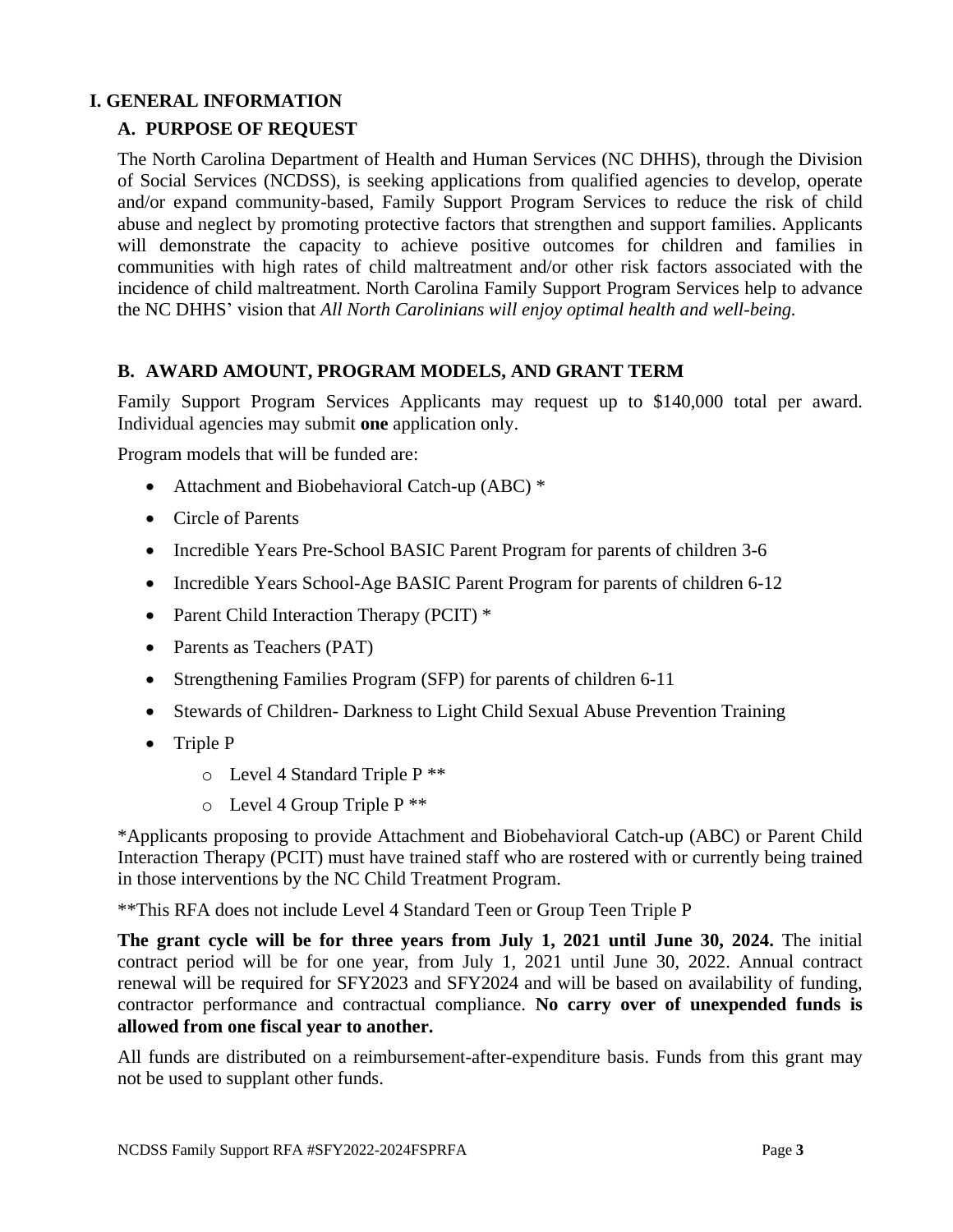## **C. ELIGIBILITY**

Any tribal government, community–based, public or private nonprofit, tax-exempt organization (including faith-based), school system or local government agency that is duly incorporated and registered under NC Statutes is eligible to apply if they meet the following requirements:

- Applicants have completed registration with the [NC Secretary of State.](https://www.sosnc.gov/Guides/launching_a_business)
- Applicants' Employer Identification Number (EIN), IRS tax exemption status documents, and registration with the Secretary of State must be consistent with both the name of agency and the EIN provided on the Family Support Application.
- Applicants and subcontractors follow [E-Verify](https://www.e-verify.gov/) requirements found in [HB36](https://www.ncleg.net/Sessions/2011/Bills/House/PDF/H36v8.pdf) & [HB786,](https://www.ncleg.net/Sessions/2013/Bills/House/HTML/H786v6.html) which requires employers with 25 or more employees to verify the work authorization of new employees working 9 months or more in a 12 month period through E Verify. This law also requires Contractors and Subcontractors of public agencies to comply with [Article 2: Chapter 64 of the NC General Statutes:](http://www.ncleg.net/EnactedLegislation/Statutes/HTML/ByArticle/Chapter_64/Article_2.html) Verification of Work [Authorization](http://www.ncleg.net/EnactedLegislation/Statutes/HTML/ByArticle/Chapter_64/Article_2.html) requirements.
- If applicable, applicants must have an Internal Revenue Service (IRS) exemption letter on file.

## **D. LETTER OF INTENT & QUESTIONS**

All applicants must submit a signed letter of intent by email to Cornelia Singletary at [Family.Support.RFAs@dhhs.nc.gov](mailto:Family.Support.RFAs@dhhs.nc.gov) by **February 26, 2021** at 5:00pm on agency letterhead. This letter must include the following information:

- Legal name of the agency that matches IRS letter;
- Mailing address, phone number, and fax number of the agency;
- Intent to respond to this RFA;
- Name of the proposed program model(s) to be delivered;
- County(ies) and DSS Region to be served (see NCDSS [Regional Support Map\)](https://files.nc.gov/ncdhhs/documents/files/dss/publicnotices/2022-2024-family-support/NCDSS-Regional-Support-Map--Draft-.xlsx); and
- Name, title, phone number, and email address of the person who will coordinate application submission.

If the applicant does not submit a letter of intent by the deadline, then two points will be deducted from their overall score.

Applicants may submit questions regarding the RFA by **February 22, 2021 at 5:00 pm**. Questions will only be accepted in writing via email to Cornelia Singletary at [Family.Support.RFAs@dhhs.nc.gov.](mailto:Family.Support.RFAs@dhhs.nc.gov) Answers to all questions received by the deadline will be posted on the NCDSS public notice site: <http://www.ncdhhs.gov/dss/pubnotice/> by **February 25, 2021 at 5:00 pm.**

## **E. TECHNICAL ASSISTANCE WEBINAR**

NCDSS will sponsor a technical assistance webinar to discuss the application in greater detail on **February 18, 2021 from 2:00 pm to 4:00 pm**. The webinar can be accessed through the following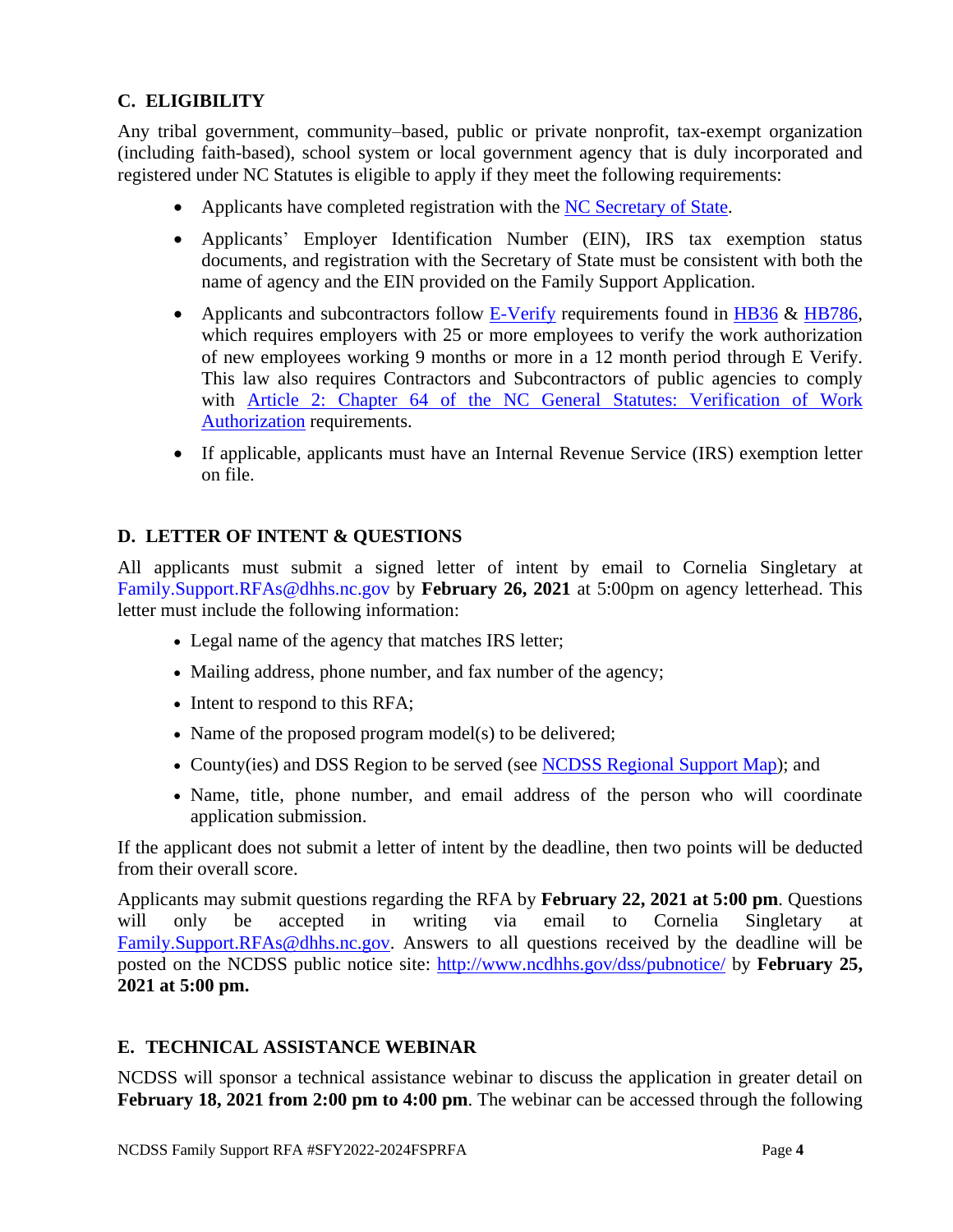[Microsoft Office Teams](https://teams.microsoft.com/l/meetup-join/19%3ameeting_YWY1YTM5NjYtM2M2OS00MGYxLWJjMDItMzQxYzM1YmNiNTY2%40thread.v2/0?context=%7b%22Tid%22%3a%227a7681dc-b9d0-449a-85c3-ecc26cd7ed19%22%2c%22Oid%22%3a%22a10a7efc-54c8-4b53-b542-b6f062453e41%22%7d) Link. *Participation in the technical assistance webinar is highly encouraged*.

## **F. ELECTRONIC SUBMISSION**

One complete application, including all signed certifications, attachments, and a signed cover letter on agency letterhead must be emailed to Cornelia Singletary at [Family.Support.RFAs@dhhs.nc.gov.](mailto:Family.Support.RFAs@dhhs.nc.gov) Specific instructions regarding electronic submission of the application are listed in Section IV: General Instructions and Format on page 14.

## **G. DEADLINE**

The closing date for submission of applications is *March 12, 2021 at 5:00 p.m. Please note that Applications received after 5:00 p.m. will be classified as late and will not be considered for funding.* No mailed, hand delivered, or faxed applications will be accepted.Since applications must be submitted electronically, please allow additional time for any computer issues that may occur. NCDSS will provide an Acknowledgement of Receipt for all applications received.

## **H. SELECTION PROCESS**

All applications received by the deadline will be reviewed to ensure all required attachments and documentation are complete and included in submitted applications. Once an application has been submitted, the applicant cannot modify it. Applications will then be forwarded to the grant review committee who will review and score the applications. Please see link in Appendix C to view the Family Support Application Review Tool. Although a primary factor, score alone will not be the sole determinant for awards. NCDSS staff will also consider factors, such as regional distribution, program variety, target population, community needs, and previous program history when determining final award decisions.

NCDSS anticipates posting award notices on the NCDSS public notice site by the end of April 2021. Awards will be deemed final. There are no protest rights from an RFA as the NC DHHS Procurement and Contract Manual states: "The funding agency reserves the unqualified right to reject any or all offers if determined to be in its best interest".

# **I. REPORTING**

If awarded funding, the following are required reporting for all Contractors:

## **Monthly:**

- DSS-1571 III Administrative Costs Report and general ledger/supporting documentation by the  $10<sup>th</sup>$  of each subsequent month, even if no costs are incurred. Contractors with subcontract(s) must include monthly 1571 Report(s) completed by the subcontractor(s).
- Entry of all services/activities in the NC Family Support Database.

## **Quarterly:**

• Completed Performance Monitoring Quarterly Report and Protective Factors Survey Reports (if applicable) by October 15<sup>th</sup>, January 15<sup>th</sup>, April 15<sup>th</sup>, and July 30<sup>th</sup>. These quarterly reports include cumulative data on agency functions, program outputs and outcomes.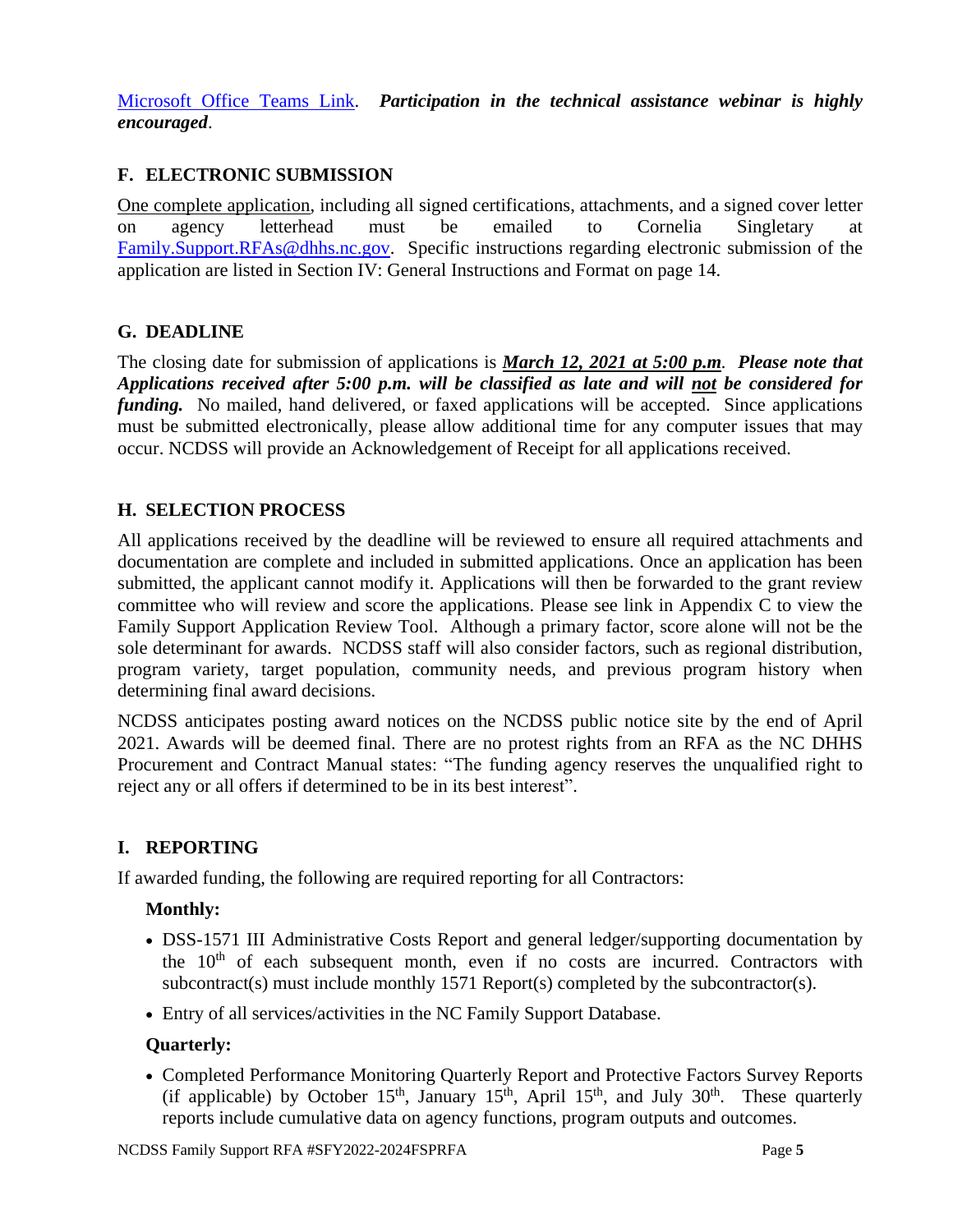## **Annually:**

- All non-governmental Contractors that receive \$500,000 or more in total financial assistance must submit a single or program-specific audit to NCGrantsReporting@dhhs.nc.gov within 9 months of the Contractor's fiscal year end. Audits governed by 2 CFR 200.512 must be posted to the Federal Audit Clearinghouse (FAC) within 30 days of audit completion.
- Maintain an active record in the federal government's **System for Award [Management](https://www.sam.gov/SAM/)** (SAM).This record must be updated annually.
- Federal Funding Accountability and Transparency Act (FFATA) Data Reporting Requirement form due with annual renewal materials
- Strengths Based Practices Inventory

# **J. PROGRAM MONITORING**

The NCDSS Program Consultant reviews Contractors' monthly 1571 invoices and general ledgers / supporting documentation for accurate, allowable, and reasonable costs. NCDSS also reviews the Suspension of Funding List to ensure that the Contractor has met audit requirements. Ongoing telephone and e-mail monitoring are documented by the NCDSS Program Consultant when it pertains to possible contractual non-compliance issues.

After the first quarter, a conference call is conducted between the NCDSS Program Consultant and Contractor staff to review performance monitoring and quarterly report(s) and ensure that required components of services, accurate monthly reporting, and fiscal procedures are being implemented and baseline data is being compiled to fulfill the evaluation plan of the contract.

NCDSS will conduct a monitoring review on each Contractor at least once during the award cycle unless the need for greater frequency is indicated. NCDSS will send a monitoring notification letter that outlines review topics, such as program services (including outputs, outcomes, model fidelity, and participation in implementation support), fiscal management, compliance, personnel, safety, organizational capacity, subcontract services and evaluation. NCDSS reserves the right to conduct unannounced on-site monitoring reviews.

NCDSS shall monitor the Contractor according to the [NC DHHS/DSS Sub recipient Monitoring](https://files.nc.gov/ncdhhs/documents/files/dss/monitoring/NC-DSS-Sub-Recipient-Contract-Monitoring-Plan-2015-2016-DRAFT.pdf)  [Plan.](https://files.nc.gov/ncdhhs/documents/files/dss/monitoring/NC-DSS-Sub-Recipient-Contract-Monitoring-Plan-2015-2016-DRAFT.pdf) This includes compliance with federal areas under the CFR Title [2 Part 200.](http://www.ecfr.gov/cgi-bin/text-idx?tpl=/ecfrbrowse/Title02/2cfr200_main_02.tpl) After the review, the NCDSS Program Consultant will send a formal written monitoring report letter to the Contractor's Executive Director and Board Chair which contains recommendations and corrective action findings, if applicable. If the Contractor remains in non-compliance status, the contract may be terminated due to failure to meet the terms and conditions of the contract.

## **K. REQUIRED BACKGROUND CHECKS**

Contractors will conduct a criminal history background check and a check of the National Sex Offender Registry for all new and existing staff and volunteers having direct contact with children or families. The agency must document in writing any prior felony convictions or other abnormalities and include a justification for employment. This written documentation must be kept within the volunteer or employee personnel file to be reviewed during a monitoring visit.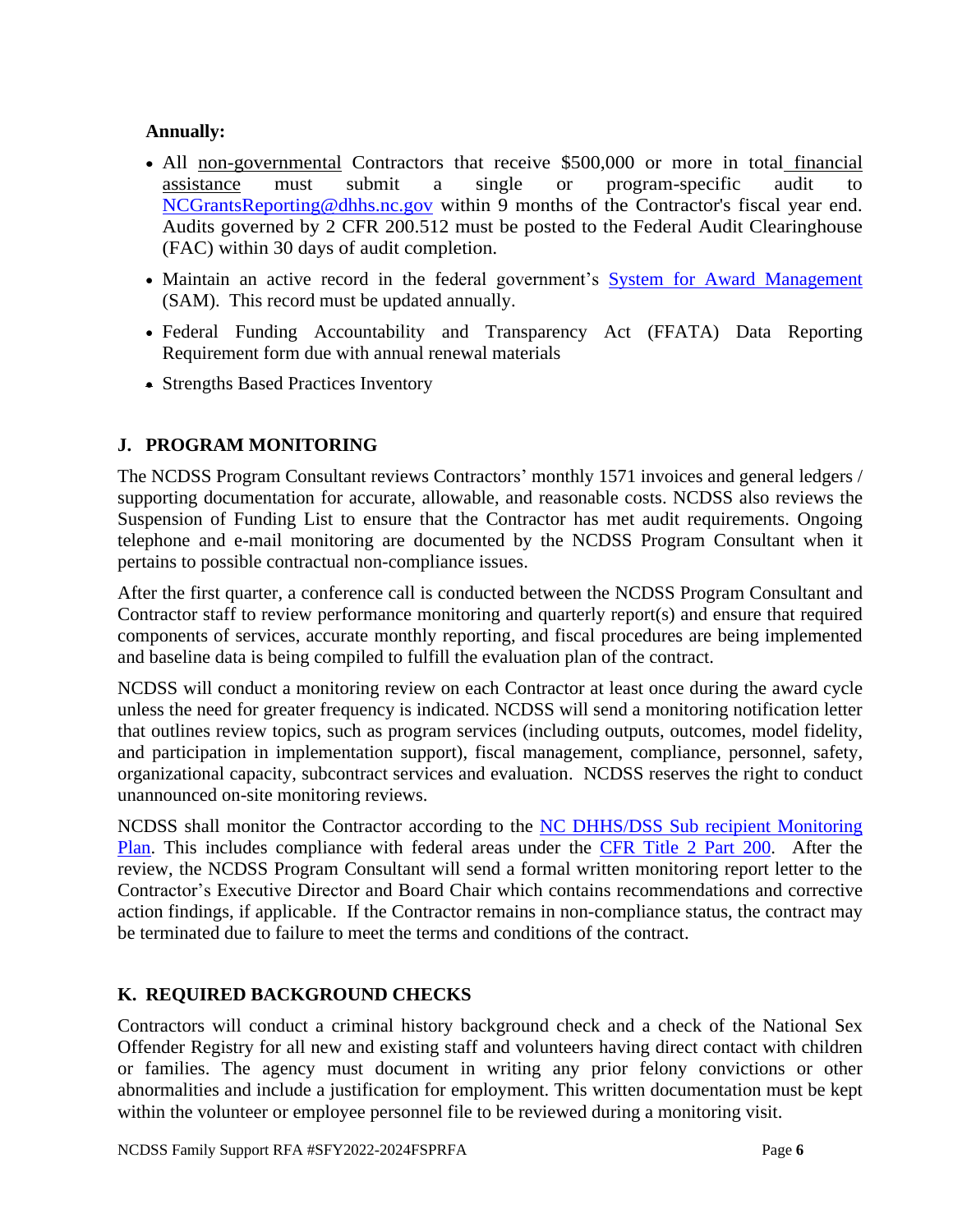## **L. REQUIRED TRAINING**

The following training is required of Family Support Program Services Contractors:

- 1. All program staff and/or facilitators must be trained in their approved program model prior to service delivery.
- 2. All direct service staff and their supervisors listed in the contract budget, who have not already done so, must complete the *Connecting with Families: Family Support in Practice* six-day curriculum for working with families in center-based programs, support groups, and home visiting. For more information, see [NCSW Learn.](https://www.ncswlearn.org/) Staff must complete this training within the first fiscal year of funding. Child Care Providers and Stewards of Children trainers are exempt from this requirement.
- 3. All direct service staff and their supervisors listed in the contract budget, who have not already done so, must complete the free online *[Bringing the Protective Factors Framework to Life in](https://ctfalliance.org/protective-factors/#OnlineTraining)  Your Work – [A Resource for Action](https://ctfalliance.org/protective-factors/#OnlineTraining)* training course within the first six months of funding. Child Care Providers and Stewards of Children staff are exempt from this requirement.
- 4. All direct service staff and their supervisors listed in the contract budget must complete the following two Prevent Child Abuse North Carolina's self-guided [online courses](https://www.preventchildabusenc.org/online-trainings/) within the first fiscal year of funding:
	- *Recognizing and Responding to Suspicions of Child Maltreatment*
	- *What is Prevention?*
- 5. NCDSS, in partnership with PCANC, FRIENDS National Resource Center, and other experts, will provide ongoing training and technical assistance on various topics, such as prevention, contract requirements, model fidelity, resilience, implementation science, and nighttime parenting/safe sleep throughout the award cycle.

As a part of Continuous Quality Improvement practice, Contractors are expected to encourage ongoing staff development and budget accordingly.

Contractors must have copies of staff certificates of completion for required trainings available for review during monitoring visits.

# **M. PEER REVIEW**

Contractors will be required to participate in a peer review process once during the 3-year grant cycle. This process is a continuous quality improvement strategy to enhance service delivery and is not part of contract monitoring.

# **N. PREVENTION ACTION NETWORK MEMBERSHIP**

The [Prevention Action Network](https://www.preventchildabusenc.org/what-you-can-do/prevention-action-network/#:~:text=The%20Prevention%20Action%20Network%20is,for%20all%20North%20Carolina%20children.) is an affiliation of organizations, professionals and concerned citizens who are committed to strengthening and supporting families. Members represent diverse fields such as early childhood, education, public health, mental health, child protection, medicine, domestic violence prevention, law, and family support. The Prevention Action Network offers members access to training, resources, and networking opportunities to help them strengthen their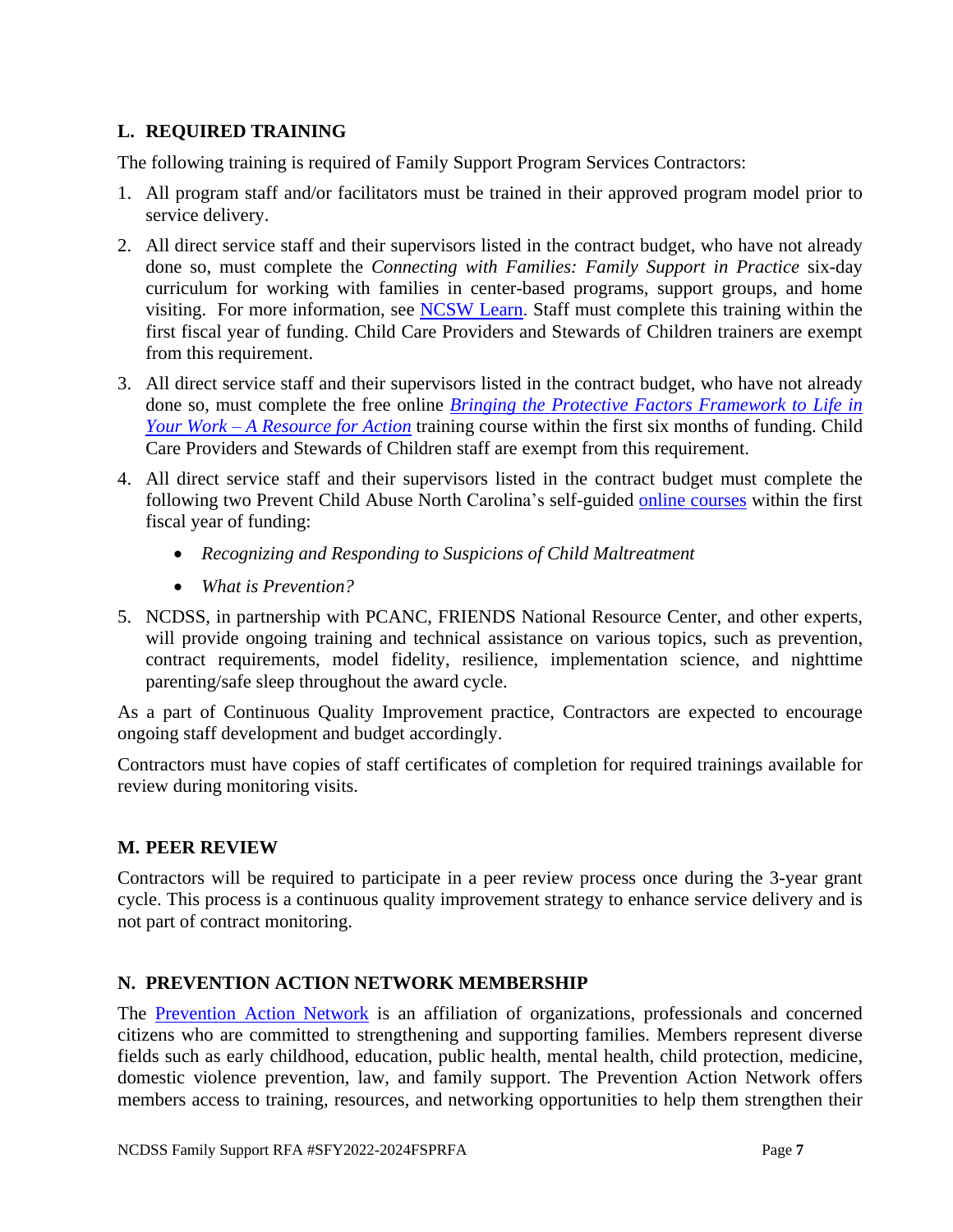capacity to serve North Carolinians. *NCDSS will provide all Family Support Program Services Contractors with an annual Prevention Action Network membership.*

## **II. GOVERNING LEGISLATION and FUNDING SOURCES**

The mission of NCDSS is to provide family-centered services to children and families to achieve well-being through ensuring self-sufficiency, support, safety, and permanency. NCDSS is guided by both federal and state legislation designed to protect children and strengthen safe, stable, and nurturing families. As such, the following federal and state requirements govern the administration of the Family Support Program Services:

### **Promoting Safe and Stable Families Amendments (PSSF) of 2001 and The Child and Family Services Improvement and Innovation Act (P.L. 112-34)**

This program provides funding to States to develop, establish, expand, and/or operate coordinated programs of community-based family support services, family preservation services, family reunification services, and adoption promotion and support services to accomplish the following objectives:

- To prevent child maltreatment among at-risk families by providing supportive family services.
- To assure children's safety within the home and preserve intact families in which children have been maltreated, when the family's problems can be addressed effectively.
- To address the problems of families whose children have been placed in foster care so that reunification may occur in a safe and stable manner.
- To support adoptive families by providing services as necessary to prevent disruptions and make a lifetime commitment to their children.

## **Community-Based Child Abuse Prevention (CBCAP) (P.L. 111-320)**

This program provides funding to States to develop, operate, expand, and enhance communitybased, prevention-focused programs and activities designed to strengthen and support families to prevent child abuse and neglect. The program is part of the 2003 Child Abuse Prevention and Treatment Act (CAPTA). NCDSS serves as the CBCAP state lead designee to implement child maltreatment prevention programs. Some of the core features of the program include:

- Blending Federal, State, and private funds for community-based agencies to implement child abuse and neglect prevention activities and family support programs.
- Emphasis on promoting parent leadership and participation in the planning, implementation, and evaluation of prevention and family support programs.
- Collaboration with public and private agencies to form child abuse prevention networks to promote greater coordination of resources.
- Funding to support voluntary services such as home visiting, parenting education and support, family resource centers, respite and crisis care, and other family support programs.
- High quality evidence-based programs and practices.
- Qualitative and quantitative evaluation approaches to assess the effectiveness of the funded programs and activities.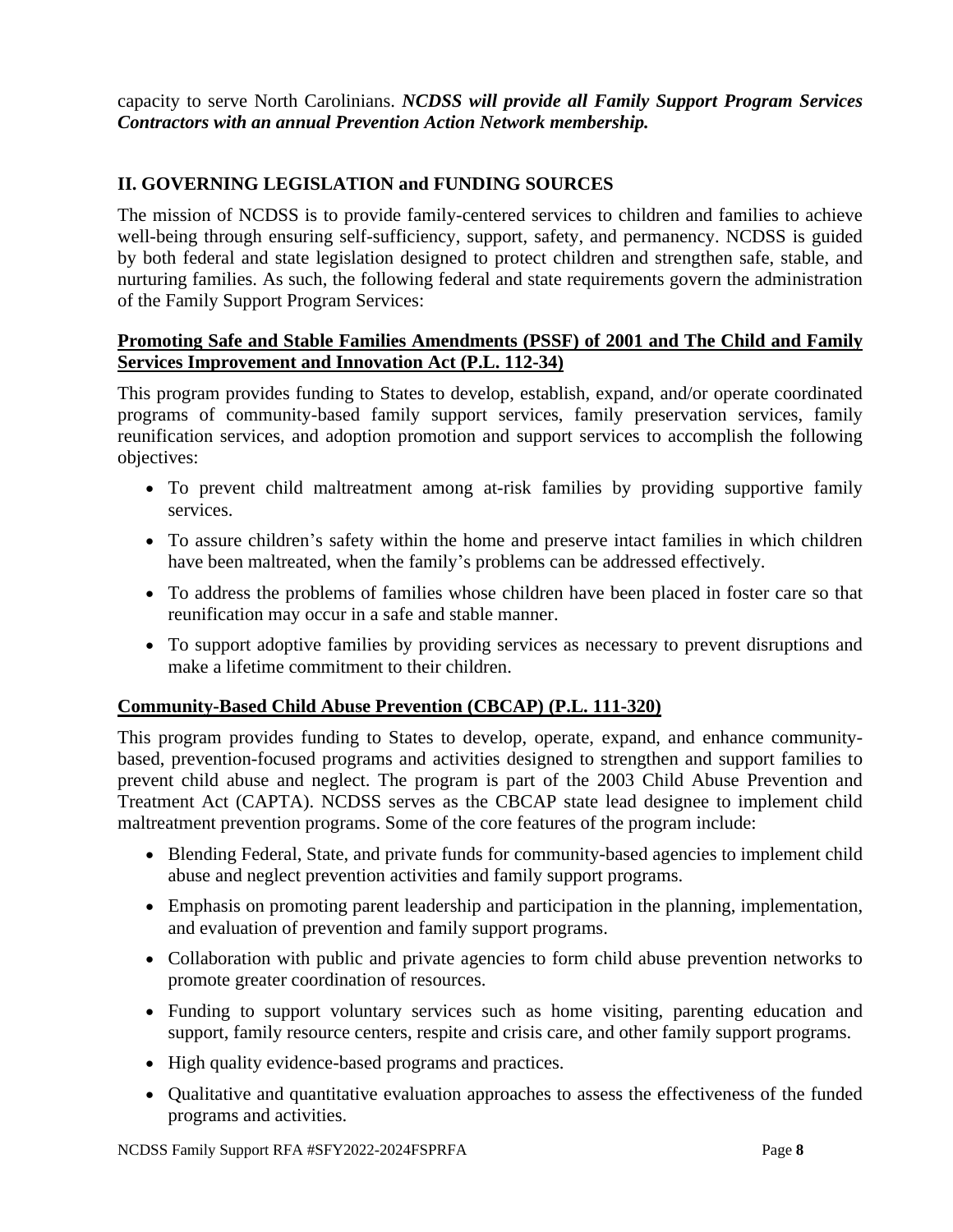## **North Carolina Child Welfare Reform (Rylan's Office)**

In 2017, the NC Family and Child Protection and Accountability Act (*Rylan's Law*) enacted comprehensive social services and child welfare reform within a new structure of regional supervision of counties. As part of Rylan's Law, the Center for the Support of Families (CSF) evaluated and developed strategic plans for social services that addressed leadership and governance at the state and regional levels to improve outcomes for children and families. CSF's child welfare reform plan made recommendations in ten areas of child welfare administration and service provision, including improvements to child fatality oversight, enhancements to preventive and in-home services and the implementation of a statewide, trauma informed, culturally competent child welfare practice framework. For more information, click on [Social Services and](https://www.osbm.nc.gov/social-services-and-child-welfare-reform-reports)  [Child Welfare Reform](https://www.osbm.nc.gov/social-services-and-child-welfare-reform-reports) Reports.

## **Families First Prevention Services Act (Family First)**

This federal law transforms various aspects of the child welfare system, including informing NCDSS strategic investments in child maltreatment prevention across the entire child welfare continuum. Family First aims to prevent children from entering foster care by allowing federal Title IV-E reimbursement for selected mental health services, substance use treatment, and inhome parenting skill training. The NC Family First Prevention Plan will draw upon the state's prevention and treatment systems for the implementation of evidence-based and trauma informed services. NCDSS will, in turn, build on the Family First Prevention Plan to develop a comprehensive child maltreatment prevention framework that addresses readiness, alignment, and implementation considerations involved in Family First, Rylan's Law, Medicaid reimbursable funds, and community-based prevention programs funded through Title IVB-2, CBCAP, and NC CTF.

# **III. PROGRAM PURPOSE AND REQUIREMENTS**

Research confirms child abuse has a long-term negative impact on a child's life and the entire community, harming both quality of life and prosperity. Children who experience abuse and/or severe neglect often develop toxic levels of stress. If prolonged, this high level of stress can damage the developing architecture of a child's brain, which may lead to significant behavioral changes. In 2005, the Adverse Childhood Experiences (ACE) Study surveyed 17,000 adults about their childhood experiences and compared them with their health histories. The research found that people who suffered more incidences of severe adversity in childhood, such as violence, poverty, substance abuse in the home, child abuse and neglect, were far more likely to suffer long-term intellectual, behavioral, and physical and mental health problems as adults.

Quality, trauma-informed prevention programs that strengthen family resilience and protective factors offer great promise for improving a child's overall well-being. When delivered with model fidelity evidence-based programs can increase the capacity of caregivers to care for their children, help children develop healthy coping mechanisms, improve caregiver-child relationships, and reduce family stress. Based on prevention research, NCDSS will fund family support models that provide community-based outreach, support and services to children and their families identified as being at-risk of compromised health and safety to reduce those risks by promoting protective factors.

In addition, North Carolina Family Support Program Services applicants shall meet *all* of the following requirements to be eligible for funding: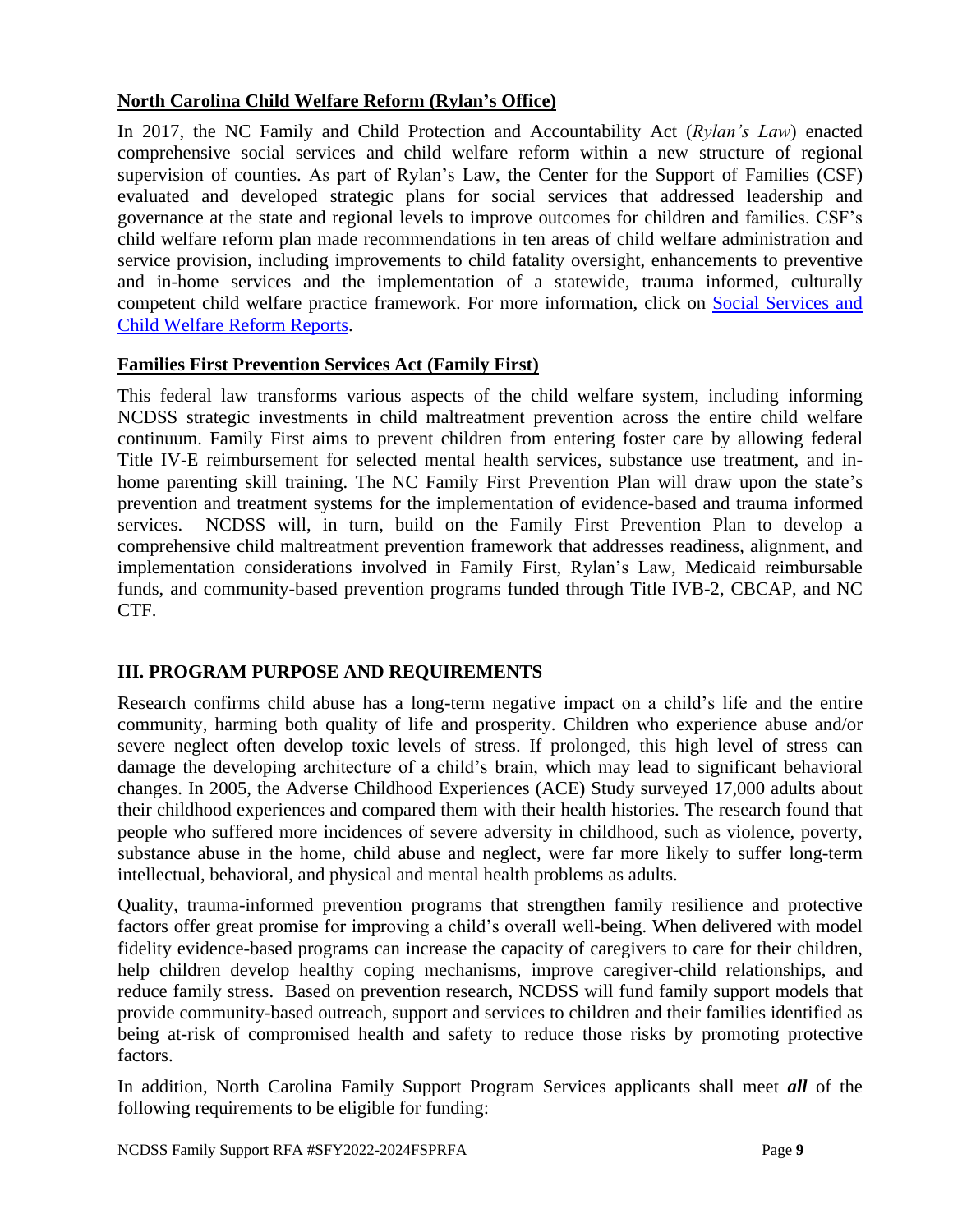- 1. Provide voluntary services based on the Principles of Family Support Practice.
- 2. Demonstrate a commitment to meaningful parent engagement and leadership opportunities.
- 3. Provide prevention services that target populations most at risk of child abuse or neglect.
- 4. Promote the five protective factors linked to lower incidence of child abuse and neglect.
- 5. Provide a plan to maintain program fidelity through implementation support
- 6. Use evaluation tools to demonstrate positive outcomes for children and families.
- 7. Promote racial equity, diversity and inclusion within the agency and programs.

## **1. Principles of Family Support Practice**

Family Support is based on the premise that primary responsibility for the development and wellbeing of children lies within the family and communities must support families as they raise their children. Family support services are designed to strengthen families, helping parents to raise their children in safe, stable, and nurturing environments. The nine Principles of Family Support are:

- 1. Staff and families work together in relationships based on equality and respect.
- 2. Staff enhances families' capacity to support the growth and development of all family members – adults, youth, and children.
- 3. Families are resources to their own members, to other families, to programs, and to communities.
- 4. Programs affirm and strengthen families' cultural, racial, and linguistic identities and enhance their ability to function in a multicultural society.
- 5. Programs are embedded in their communities and contribute to the community-building process.
- 6. Programs advocate with families for trauma-informed services and systems that are fair, responsive, and accountable to the families served.
- 7. Staff work with families to mobilize formal and informal resources to support family development.
- 8. Programs are flexible and continually responsive to emerging family and community issues.
- 9. Principles of family support are modeled in all program activities, including planning, governance, and administration.

# **2. Parent Engagement and Leadership:**

Developing strong relationships between parents and staff is an essential ingredient in the program's ability to succeed. When parents and other caregivers feel valued and supported, they are more likely to accept and use new information. Parents offer unique perspectives to improve the quality of services and ensure the programming meets the community's needs. All Contractors will be required to develop a parent engagement plan during the first six months of the grant cycle.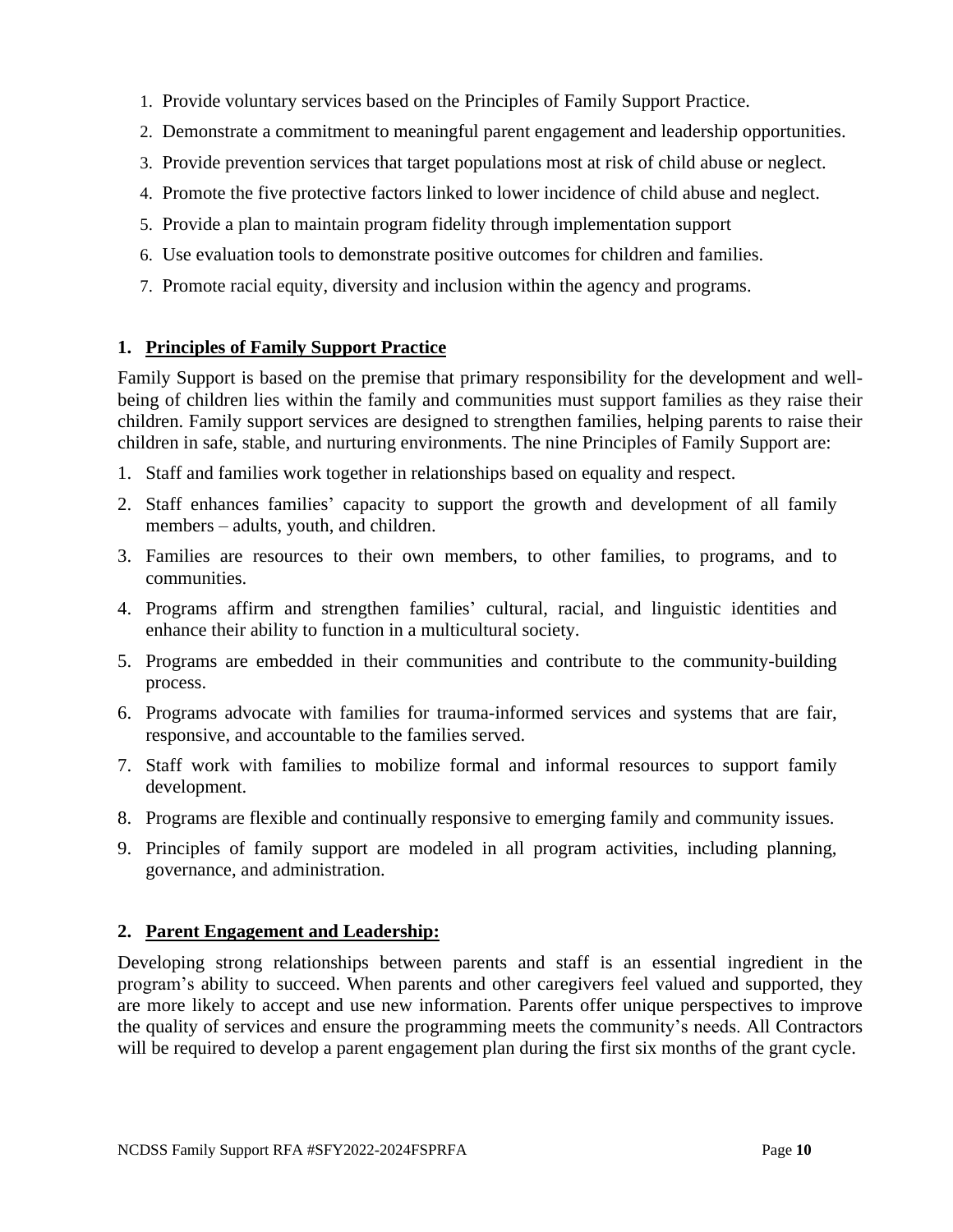## **3. Levels of Prevention and Target Populations**

NCDSS Family Support Program services must be primary or secondary child abuse prevention services since the goal is to provide services *prior* to the incidence of abuse and neglect. Levels of Prevention are defined as follows:

**Primary Prevention** activities are directed at the general population to stop maltreatment before it occurs. All community members have access to and may benefit from these services. Primary prevention activities may raise the awareness of the general public, service providers, and decision-makers about child maltreatment. Universal approaches to primary prevention might include:

- Parent education programs and support groups that focus on child development, ageappropriate expectations, and positive discipline
- Family support and strengthening programs that enhance the parents' ability to access existing services and support positive interactions among family members

**Secondary Prevention** activities are offered to populations that have one or more risk factors associated with child maltreatment. While not predictive, risk factors identify common features of families, parents/caregivers, children and their environment where abuse or neglect most often occur. Secondary prevention programs may target services for individuals, neighborhoods, or communities that have a high incidence of these risk factors. Secondary prevention programs might include:

- Parent education programs located in high schools for teen parents or those within substance abuse treatment programs for families with young children
- Home visiting programs that provide support and assistance to expecting and new mothers in their homes

If providing secondary prevention programming, applicants must demonstrate that they intend to *target one or more* of the following populations:

- Families and children living in poverty
- Parents/caregivers abusing substances
- Young parents and/or parents of young children (birth through 5 years) *(Please note that the Contractor should refer ALL family members to needed services, regardless of age).*
- Single parents
- Families experiencing domestic violence
- Parents/caregivers and/or children with disabilities or mental illness
- Fathers, non-custodial parents, and parent companions
- Former adult victims of child abuse and neglect
- Homeless youth and families experiencing homelessness
- Tribal populations
- Military families
- Victims of Human Trafficking

**Tertiary prevention** consists of activities targeted to families that have substantiated child abuse and neglect reports. These families have already demonstrated the need for intervention, either with or without court supervision. *Tertiary prevention services will not be funded under this Request for Application.*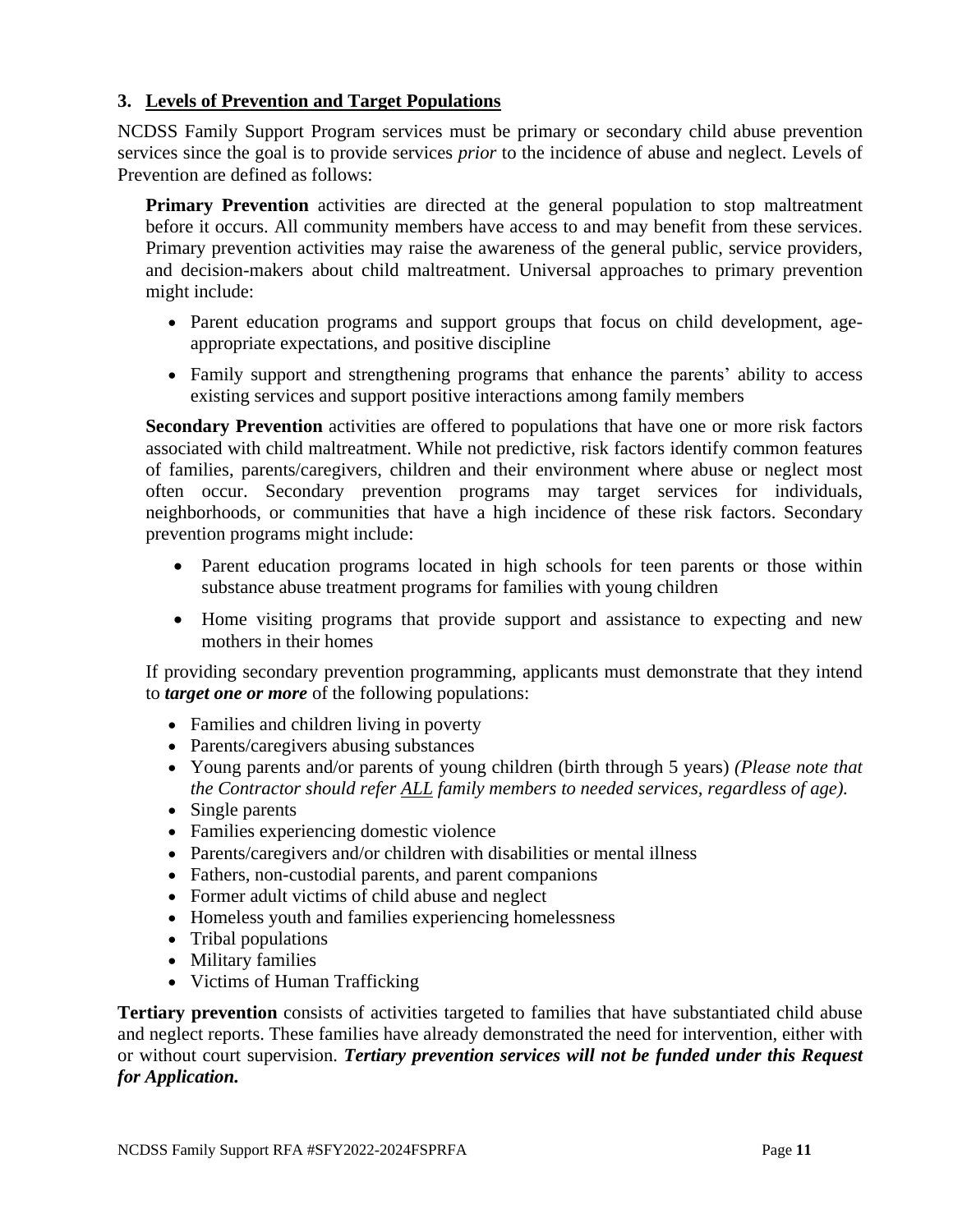### **4. Promoting Protective Factors**

NCDSS is committed to achieving safety, permanency and well-being for North Carolina's children and their families. Although secondary prevention targets populations with risk factors, participating families respond better when their strengths, instead of deficits, are emphasized. The Center for the Study of Social Policy (CSSP) conducted research suggesting that a Strengthening Families Framework that identifies protective factors can significantly reduce incidences of childhood maltreatment and trauma. The Strengthening Families Protective Factors Framework offers an intentional focus on optimal family and child development that identifies five protective factors that are relevant for the continuum of child welfare services.

North Carolina Family Support Program Services agencies' outcomes should support the strengthening of the following five protective factors:

- **Parental Resilience** A parent's ability to cope effectively with the various challenges of parenting and everyday life and their ability to overcome life's challenges. Examples include services that help caregivers establish relationships with friends, family, and professionals that provide on-going encouragement and knowledge of accessible community resources.
- **Social Connections -** Positive relationships with friends, family members, neighbors, and others who can provide concrete and emotional support to parents and caregivers. Examples include services that strengthen family relationships, friendships, and formal support.
- **Knowledge of Parenting and Child Development -** Accurate information about raising children and appropriate expectations for their behavior. Examples include parenting education through parent support groups, education classes, or home visitation.
- **Concrete Support in Times of Need –** Support may include financial, transportation, and food assistance, job training, and/or mental health services. Examples include services that provide immediate, tangible resources to families in crisis.
- **Children's Social and Emotional Development -** A child's ability to interact effectively with others positively and articulate their feelings. Examples include services that provide children and caregivers a safe and nurturing place to "practice" normal roles and behaviors, strengthening a positive parent-child relationship.

For more information, click on Strengthening [Families and Protective Factors Framework](https://cssp.org/resource/about-strengthening-families-and-the-protective-factors-framework/)

CSSP has developed a *Strengthening [Families Self-Assessment Tool for Community-Based](https://cssp.org/our-work/projects/self-assessments-for-programs/)  [Programs](https://cssp.org/our-work/projects/self-assessments-for-programs/)* that uses concrete, observable items to help agencies make "small but significant changes" in program practice to build protective factors. All Contractors will complete the selfassessment tool within the first six months of Year 1 of the grant cycle. The Contractor will form a Self-Assessment Team that represents different perspectives within the agency, including administrative staff, direct service staff, and parents/caregivers who participate in family support programs. After completing the assessment, the Contractor will develop an action plan to build protective factors within programs by the end of Year 1. The Self-Assessment Team will review this tool and action plan annually during the first 6 months of Year 2 and Year 3 of the grant cycle.

## **5. Model Fidelity and Implementation Support**

Model fidelity is a critical component to successfully implementing evidence-based programs, ensuring that the program is delivered consistently as the developer intended in order to achieve desired outcomes. All Contractors will be required to maintain model fidelity. Research shows that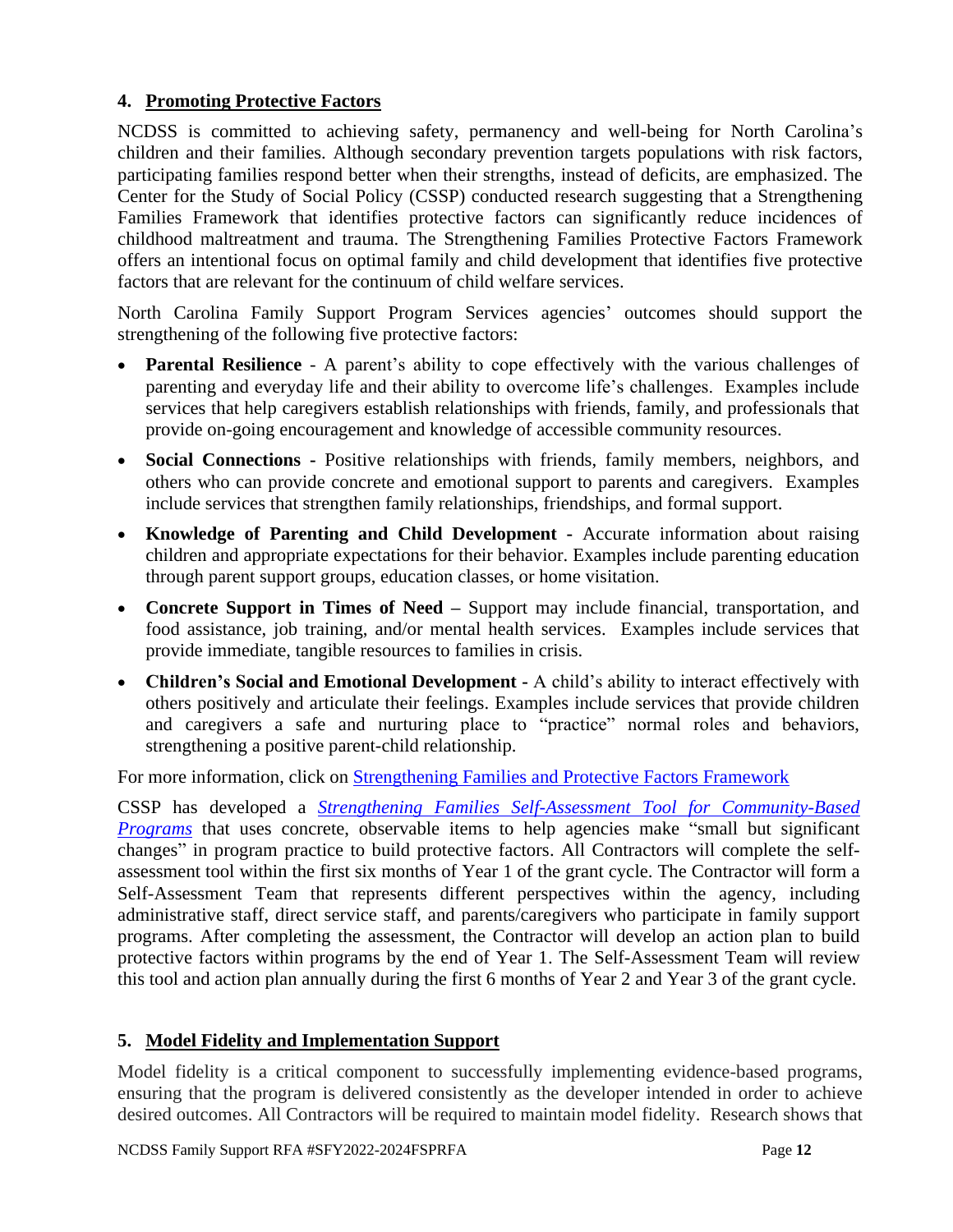programs are most effective when providers receive regular, on-going implementation support. Agencies benefit from specific implementation support around developing recruitment plans to attract, enroll, and retain eligible program participants; hiring skilled and experienced staff; delivering curricula content; strengthening adherence to model fidelity; making program material relevant to participants, and increasing practitioners' confidence and competence in delivering programs.

All Family Support Contractors must obtain and participate in implementation support during each grant year in order to ensure continued model fidelity and program sustainability. Implementation support may include learning collaboratives, pre and post capacity questionnaire, coaching calls, goal development and monitoring, site visits, observation, videotaping, and learning collaboratives.

Contractors implementing the Incredible Years, Strengthening Families Program (6-11), Circle of Parents, and/or Triple P, Level 4 Standard or Group are required to budget for and use implementation support provided by Prevent Child Abuse North Carolina (PCANC). Applicants are encouraged to contact PCANC staff and visit their website at [Prevent Child Abuse NC](https://www.preventchildabusenc.org/) to access program specific information regarding NCDSS implementation support expectations and implementation guidelines.

Contractors providing Triple P will be required to coordinate with the Lead Implementing Agency (LIA) in their Triple P Region. The LIAs provide implementation support for practitioners on training and coaching; community outreach and communications; and data collection, reporting and continuous quality improvement. Contractors implementing Triple P will also be required to participate in the [Peer Assisted Supervision and Support model \(PASS\).](https://www.triplep.net/glo-en/the-triple-p-system-at-work/training-and-delivery/organisational-supports/) PASS is a feedback structure that allows providers to learn from one another and improve consultation skills. Applicants are encouraged to contact their LIA Coordinator to discuss implementation support available to Triple P Practitioners. Please see link in Appendix C to view the  $NC$  Triple P Regional [Map](https://files.nc.gov/ncdhhs/documents/files/dss/publicnotices/2022-2024-family-support/NC-Triple-P-Regional-Map.pdf) including LIA contacts.

## **6. Evaluation**

Applicants must demonstrate the capacity to achieve positive outcomes for children and families who participate voluntarily in their services. A logic model leads to greater outcome accountability, visually demonstrating how staff time, funding, and other resources result in positive changes for children and families. The logic model helps the applicant plan services, link those services to outcomes, and identify tools to measure whether the stated outcomes were achieved. Applicants must develop a logic model for each proposed family support curricula.

NCDSS has the following shared vision for each program: **Families increase protective factors to provide their children with safe, stable, nurturing relationships and environments to reach their full potential.**

NCDSS has also identified shared outcomes and evaluation tools for all eligible program models listed in this RFA. Applicants must complete the following sections of the appropriate Logic Model Template for each program model proposed in the application:

- Resources.
- Activities & Services.
- Population Served, and
- Additional Tools, if needed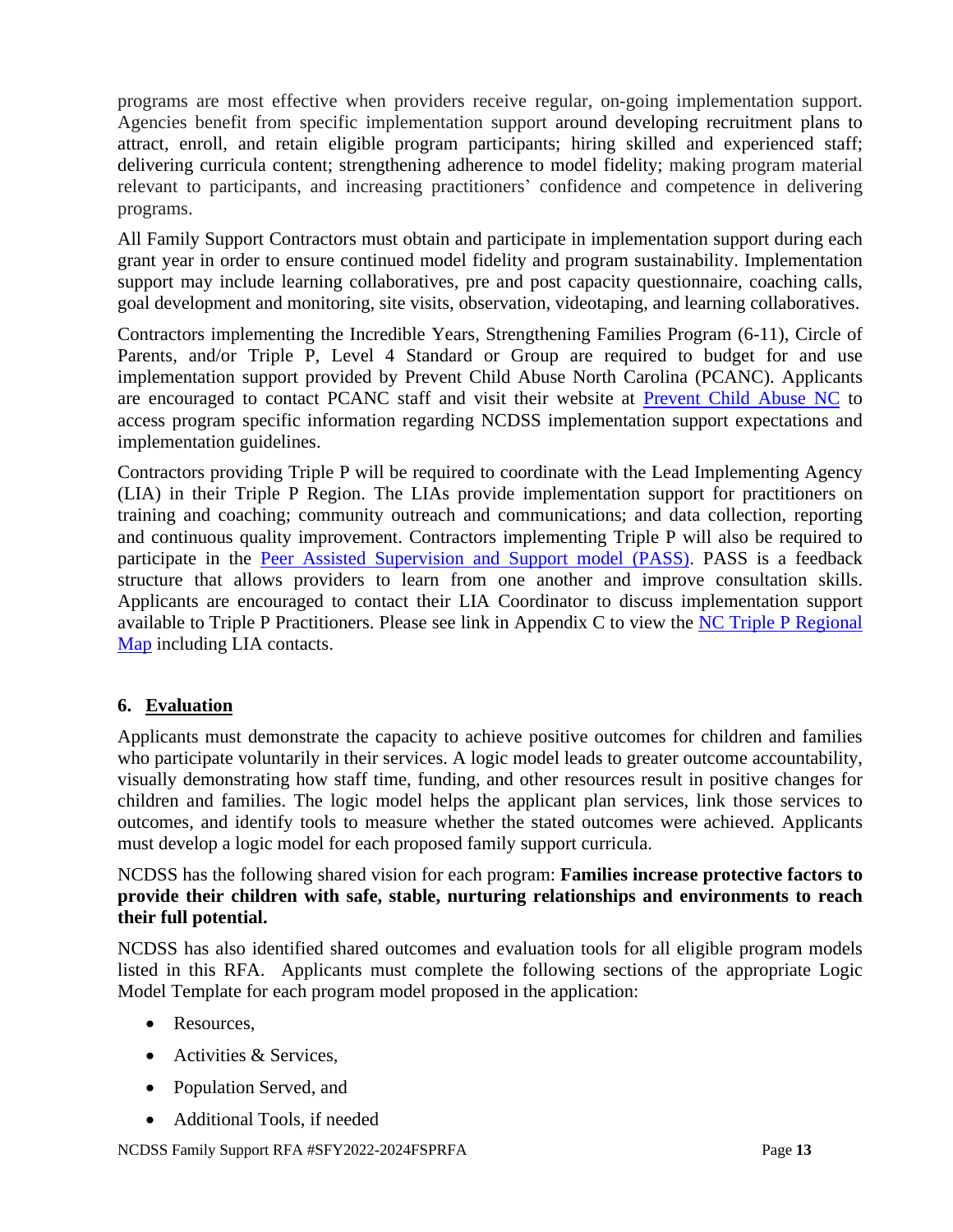Applicants may not exceed 1 page for each curricula's logic model.

All Contractors implementing Incredible Years, Strengthening Families Program, Circle of Parents, and Triple P are required to participate in state-level evaluations.

All Contractors implementing Triple P are required to submit data to the appropriate NC Triple P Lead Implementing Agency each quarter.

All Contractors implementing Parents as Teachers, PCIT, ABC, and Stewards of Children must submit Continuous Quality Improvement (CQI) strategies and outcome evaluation data.

## **7. Racial Equity, Diversity, and Inclusion**

NC DHHS/DSS is committed to racial equity as part of an overall emphasis on diversity and inclusion that is critical to the sustainability and successful implementation of the agency's mission. In 2020, NC DHHS added the value of "Belonging" to "intentionally promote an inclusive, equitable workplace that reflects the communities we serve, where everyone feels a sense of belonging, and our diverse backgrounds and experiences are valued and recognized as strengths." This value should be subsequently reflected in both state Divisions' and local Contractors' work. Applicants must describe their approach to building racial equity and inclusion at the community, agency, staff, and/or programmatic levels.

# **IV. GENERAL INSTRUCTIONS & FORMAT**

### **Basic Format**

- Type should be 12-point font size and single spaced.
- Add a footer that includes the agency name and page number.
- Adhere to page limits. Points will be deducted for every section that exceeds the page limits.
- Respond to each section listed in this RFA thoroughly and concisely, in the order requested. *Include section headings* in the Scope of Work as listed in the application checklist.

## **Electronic Submission:**

Applicants must submit all documents to the following email address: [Family.Support.RFAs@dhhs.nc.gov](mailto:Family.Support.RFAs@dhhs.nc.gov) in **4** separate emails.

Each attachment must be named with the **name of agency** followed by **name of attachment.**

Example: Happy Family Resource Center: Cover Letter

Example: Happy Family Resource Center: Board Member Profile

Example: Happy Family Resource Center: Federal Certifications

Appendix A: Application Checklist includes information regarding page limits and format for submission of your application.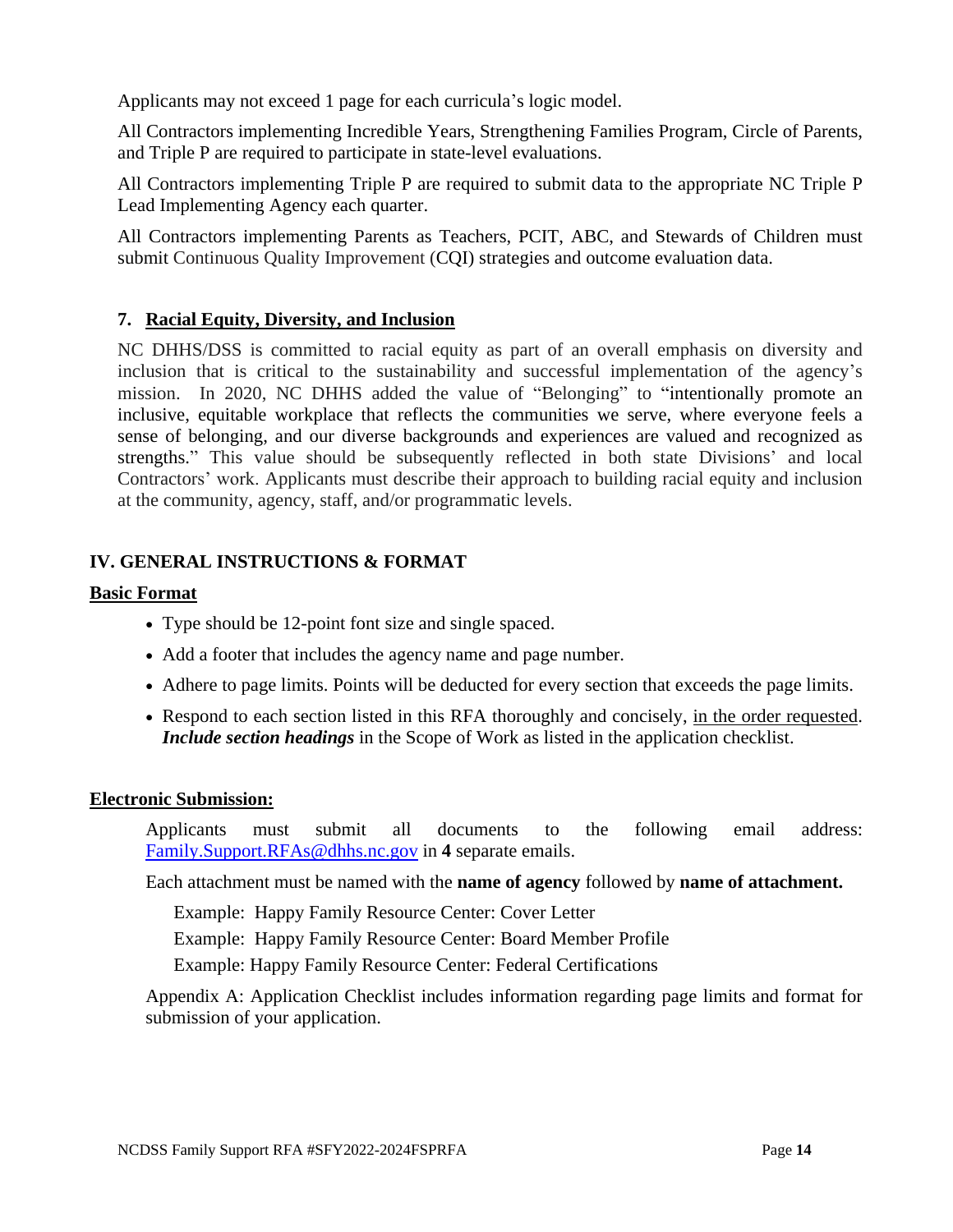### **Email #1 should include the following separate attachments:**

- Cover Letter
- Application Checklist (Appendix A)
- Scope of Work (This should be one Word document including the following sections: Needs Assessment, Project Design, Organizational Capacity, Local Coordination, Collaborations, Outreach and Recruitment and Sustainability Plan)

#### **Email #2 should include the following separate attachments:**

- Logic Model (One separate chart per program model)
- Organizational Chart
- Board Member Profile
- Job Descriptions (for all staff listed in the Budget)
- 3 Letters of Support (One letter must be from a Family Support Service participant)

### **Email #3 should include the following separate attachments:**

- NCDSS Contractor Package
	- o Face Sheet
	- o Contract Budget and Narrative
	- o Subcontractor Budget (if applicable)

### **Email #4 should include the following separate attachments:**

#### **Governmental Organizations and UNC System Entities:**

- State Certifications
- Federal Certifications
- FFATA Data Form

#### **Non-Governmental Organizations:**

- State Certifications
- Conflict of Interest Acknowledgement and Policy
- Annual Conflict of Interest Verification
- Annual IRS Tax Exemption Verification
- Copy of IRS Tax Exemption Letter
- No Overdue Tax Debts Certification
- Federal Certifications
- FFATA Data Form
- SAM (System for Award Management) Registration Screenshot
- Conflict of Interest Policy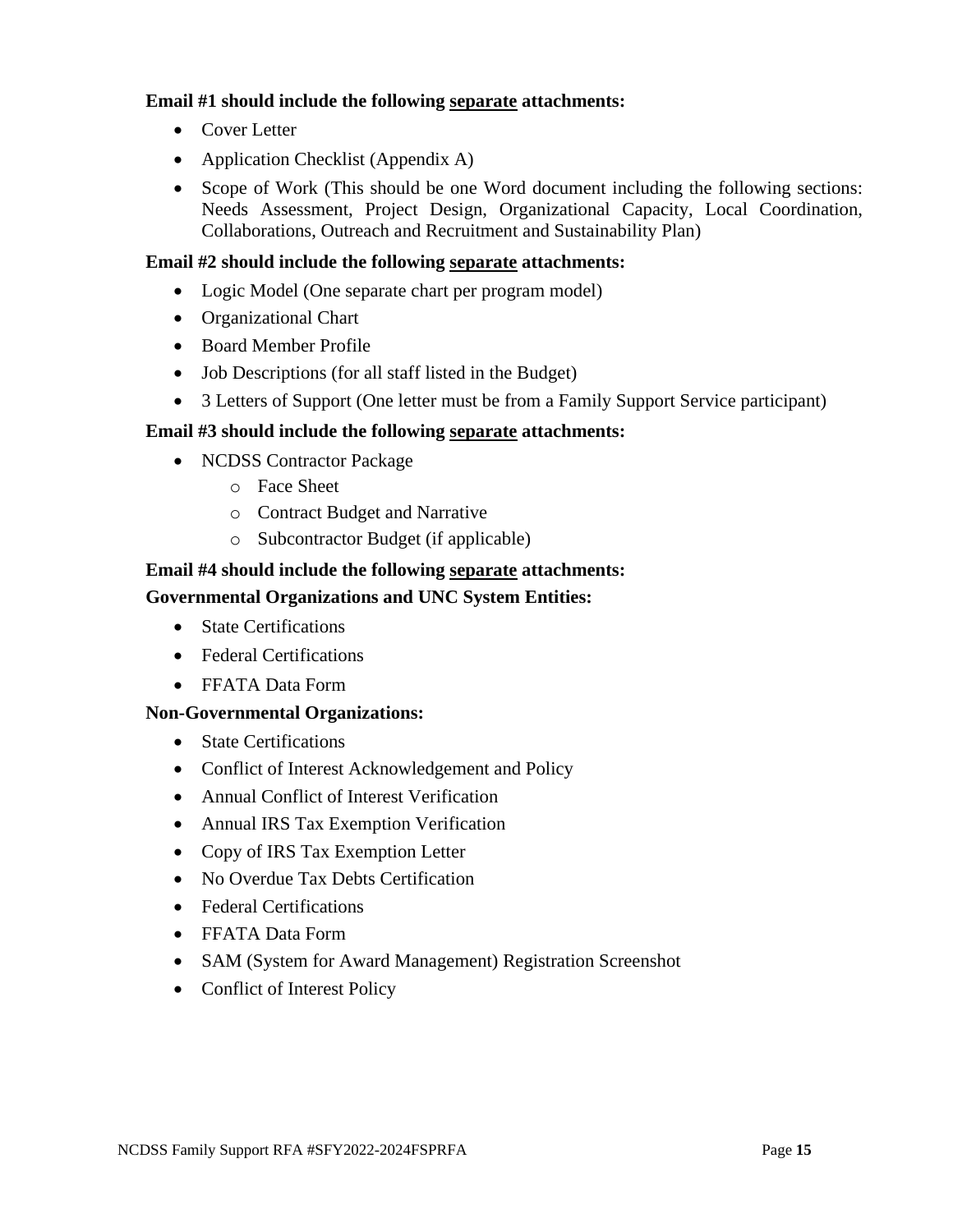## **Cover Letter** (*One-page limit)*

Applicants must include a cover letter on your agency's letterhead, that includes the following program summary information:

- Funding amount requested
- Community being served, including Social Service Region and county(ies)
- Name and brief description of program model(s), including format
- Target population or General population
- Number of annual participants who will complete the program, divided into:
	- o # of parents/caregivers
	- $\circ$  # of children participating in programming and/or attending childcare
	- $\circ$  # of total families
- Physical location(s) where the participants will be served
- The number of groups, sessions, home visits, or trainings proposed (frequency, intensity, and duration)
- Incentives and activities to encourage recruitment and retention.
- Completion requirement, e.g. *Completion is defined as attending 5 or more Circle of Parents meetings annually* or *Parents/caregivers participating in Incredible Years must attend 11 of 14 sessions*.

This letter may not exceed 1 page and must be signed by the authorized official of the agency. Please see [cover letter samples.](https://files.nc.gov/ncdhhs/documents/files/dss/publicnotices/2022-2024-family-support/Cover-Letter-Samples.docx)

## **SCOPE OF WORK**

## **Needs Assessment (***Two-page limit)*

Describe the targeted community need the proposed family support program(s) will address by answering the following questions: Applicants must use data and citations to support need statements, including the *NC County Child Victimization [SFY 2020 Data](https://files.nc.gov/ncdhhs/documents/files/dss/publicnotices/2022-2024-family-support/NC-County-Child-Victimization-2020-Data.xlsx)*.

- 1. What are your community's socio-economic strengths, resources, gaps, and needs, including but not limited to child maltreatment?
- 2. How has your agency assessed the current community strengths, resources, gaps, and needs?
- 3. How will the proposed service meet community needs and gaps, including reducing child victimization rates?
	- How does this service fill a gap in the community's existing continuum of services?
	- Proposed program models should not duplicate existing programs in the county(ies). If similar services already exist, why is the proposed service needed?
- 4. What are the factors contributing to the child victimization rate in the county(ies) to be served?
	- How might the proposed service decrease these rates in the long-term?

Applicants may find some statistical data and/or needs assessments at collaborating agencies and organizations. Additional information can also be found at the following links: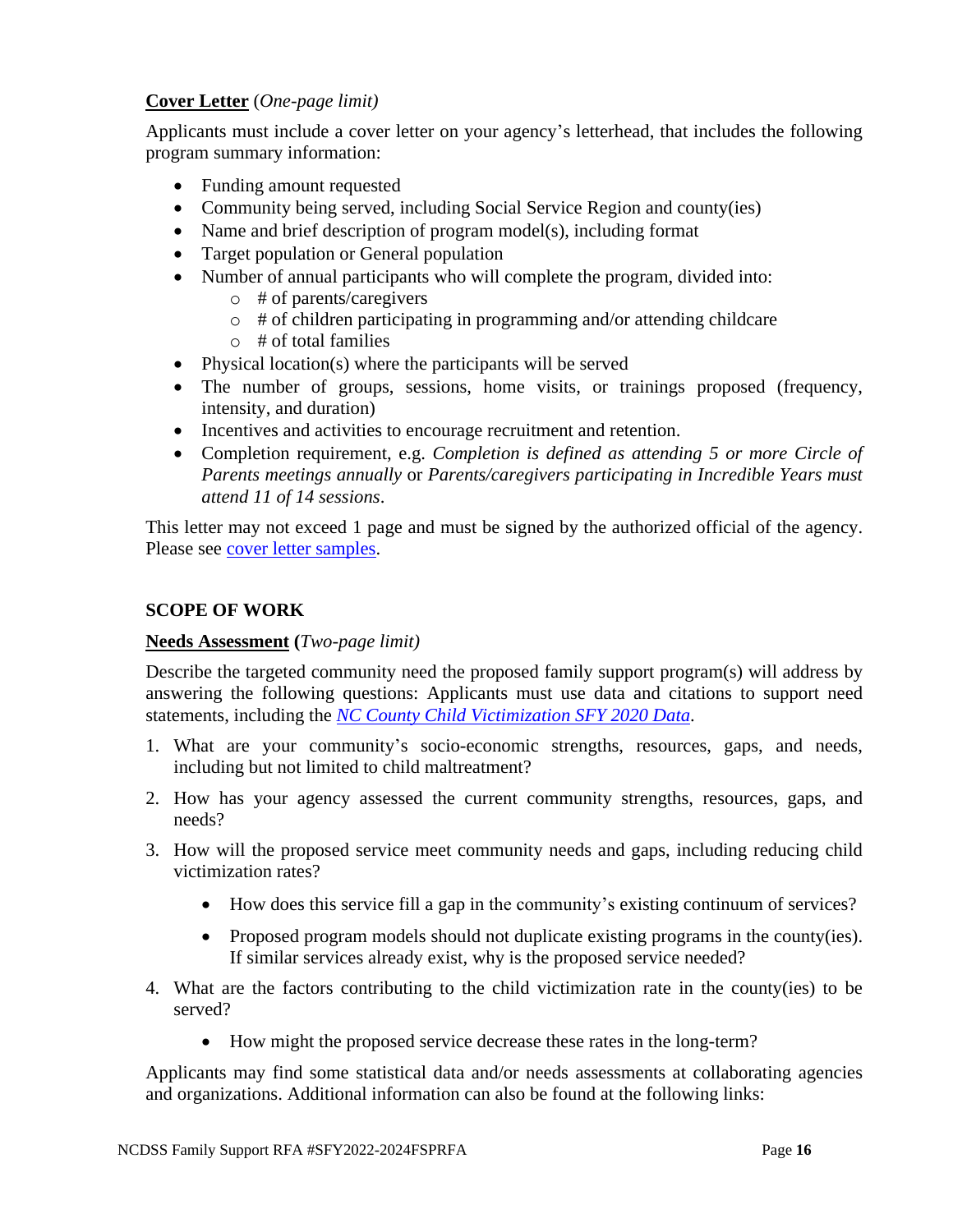- [NC Early Childhood Action Plan County Data](https://www.ncdhhs.gov/about/department-initiatives/early-childhood/early-childhood-data/early-childhood-action-plan-county) Reports
- [Annie E. Casey Foundation](https://www.aecf.org/)
- [NC Child](https://ncchild.org/)
- US Census Bureau: [Population Estimates](https://www.census.gov/programs-surveys/popest.html)
- [UNC School of Social Work Social Services Data](https://ssw.unc.edu/ma/)
- [Community Tool Box: Assessing Community](https://ctb.ku.edu/en/table-of-contents/assessment/assessing-community-needs-and-resources) Needs and Resources

## **Project Design** *(Seven-page limit)*

Applicants must describe how the program will meet **all seven requirements listed on pages 9 - 14 of this RFA** by providing a program design description that answers the following questions:

- 1. Principles of Family Support Practice
	- How will your agency model the Principles of Family Support?
	- How will staff approach families with equality and respect, conveying a clear message that parents / caregivers are a valued part of their children's lives and their community?
	- How will your agency affirm and strengthen families' cultural, racial, and linguistic identities?

## 2. Meaningful Parent Engagement and Leadership

- How will your agency recruit and maintain parent participation?
- How will staff work proactively with families who are isolated, drawing them into social networks and activities?
- How will your agency promote parent leadership? Provide specific examples.
- How will your agency involve parents in planning, implementing, and evaluating programs?

## 3. Levels of Prevention and Target Population

- Who is the target population of the proposed services?
	- o How were they identified?
- Are the proposed services primary or secondary prevention?
	- o If primary prevention, speak to your universal focus.
	- o If secondary, speak to your targeted population and the identified risk factors and/or lack of protective factors.
- How will your agency ensure that participant referrals are only accepted with a Primary or Secondary focus?
- 4. Promoting Protective Factors
	- How will your proposed model promote the five protective factors?
	- What positions or roles will be included in your Protective Factors Self-Assessment Team?
	- How will your agency use Self-Assessment data to develop a plan for CQI?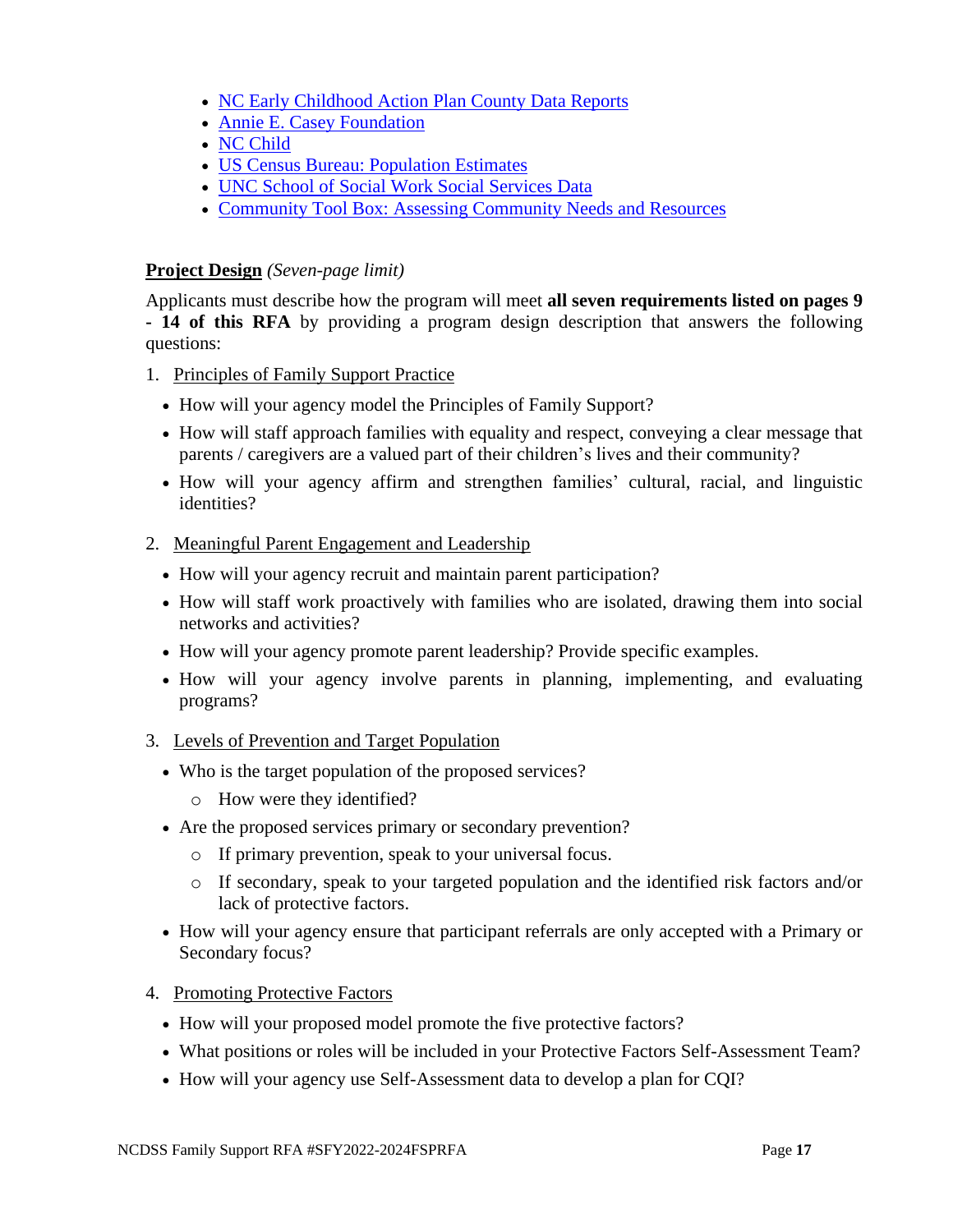### 5. Model Fidelity and Implementation Support

- Why did your agency select the proposed program model(s)?
- How will your agency plan for program delivery?
	- o What is your program's implementation timeline?
- How will your agency engage in implementation support for the proposed program model(s)? Applicants must include:
	- o The name of the organization that will provide the support,
	- o The type of activities that will be provided,
	- o The staff positions that will participate in implementation support
	- o The frequency that staff will engage in support
	- o The supervision that will be provided to ensure that staff are engaging in regular implementation support.
	- o The tools or checklists that will be used to ensure model fidelity of programs, when they will be administered, and the staff position responsible for administering them.

#### 6. Evaluation

- What staff position will enter data into the Family Support Database? What staff position will ensure that data is entered in a timely, accurate manner?
- How will your agency ensure outputs are tracked and outcomes are measured accurately?
- How will your agency evaluate participant and program success formally and informally?
- How will your agency measure participant satisfaction?
- What type of follow-up will your agency provide to participants?
- 7. Racial Equity, Diversity and Inclusion
	- How does your agency currently work to build racial equity and inclusion at the community, agency, program, and/or staff levels? Provide specific examples.
	- What areas of racial equity and justice does your agency plan to focus on in the future?

## **Organizational Capacity** *(One-page limit)*

Successful agencies have strong organizational capacity to help achieve their goals, including sound programmatic and fiscal policies and procedures, trained staff, professional development opportunities, staff supervision, engaged board and community stakeholders, sufficient resources, and a data collection and evaluation process.

Applicants must answer the following questions:

- State the mission of your agency and how it relates to proposed programming.
- Describe the history of your agency within the community and provide evidence that it has the capacity to serve the target population.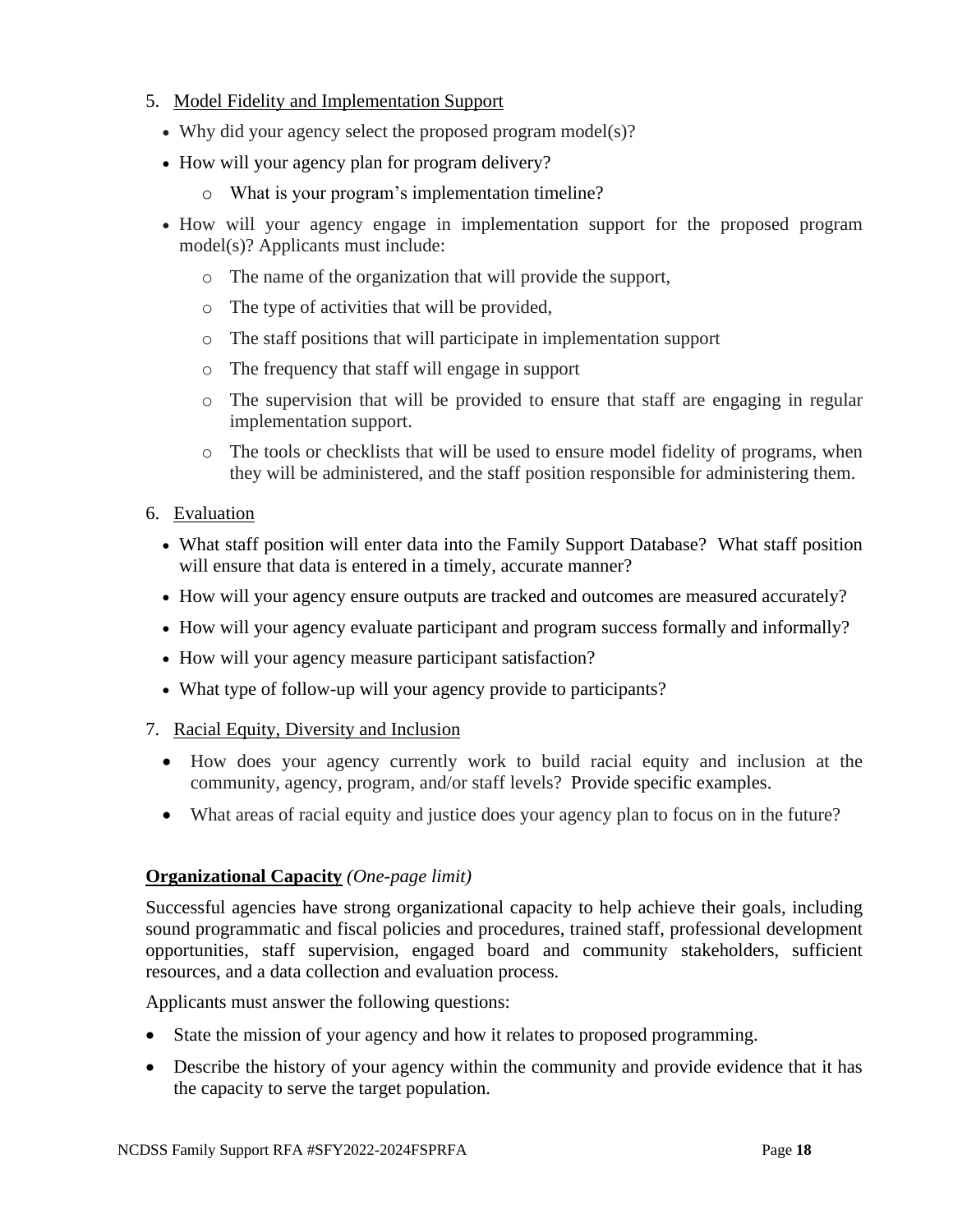- Describe how your agency manages finances, develops budgets, submits invoices & contract amendments, and monitors agency and grant spending?
- How will your agency administer and supervise the proposed services?
	- o If using a subcontractor, describe how your agency will monitor their grant compliance and evaluate their program performance.

### **Local Collaboration, Outreach and Recruitment** *(Two-page limit)*

Preventing child abuse and neglect is not the responsibility of one agency, but rather a community-wide responsibility. Applicants must demonstrate that they are actively developing and participating in meaningful collaborative relationships with community partners to prevent child victimization by linking families with appropriate and timely resources and identifying gaps and barriers to a family's ability to access services.

Applicants must answer the following questions:

- How does your agency collaborate with local organizations, coalitions, and/or parent partners that focus on child, family and community well-being, including your County Department of Social Services?
- How is your agency contributing to community efforts to prevent child abuse and neglect?
- How will your agency conduct community outreach and recruitment?
	- o How will your agency include tribal populations and/or families experiencing homelessness in outreach efforts?
- How does your agency solicit, process, and track referrals?

## **Sustainability Plan** *(One-page limit)*

Applicants must address how they will plan and implement sustainable actions to ensure continuing the project beyond the award period, such as future financial support, staff capacity, and continued community interest. Sustainability is important because service interruptions may increase risk of child victimization. Applicants must answer the following questions:

- What types of financial support, organizational capacity, and in-kind resources from both your agency and community partners will contribute to sustainability?
- How will your agency diversify funding?
	- o What specific sources of local, state, federal, foundation, and corporate funding will your agency actively cultivate to continue this program?
- How does your agency prepare for leadership succession and transitions?
	- o Does your agency have a written plan or policy for leadership succession?
- How will your agency market the NC Children's Trust Fund, including the [Kids](https://www.preventchildabusenc.org/what-you-can-do/kids-first-license-plates/) First [License Plates?](https://www.preventchildabusenc.org/what-you-can-do/kids-first-license-plates/)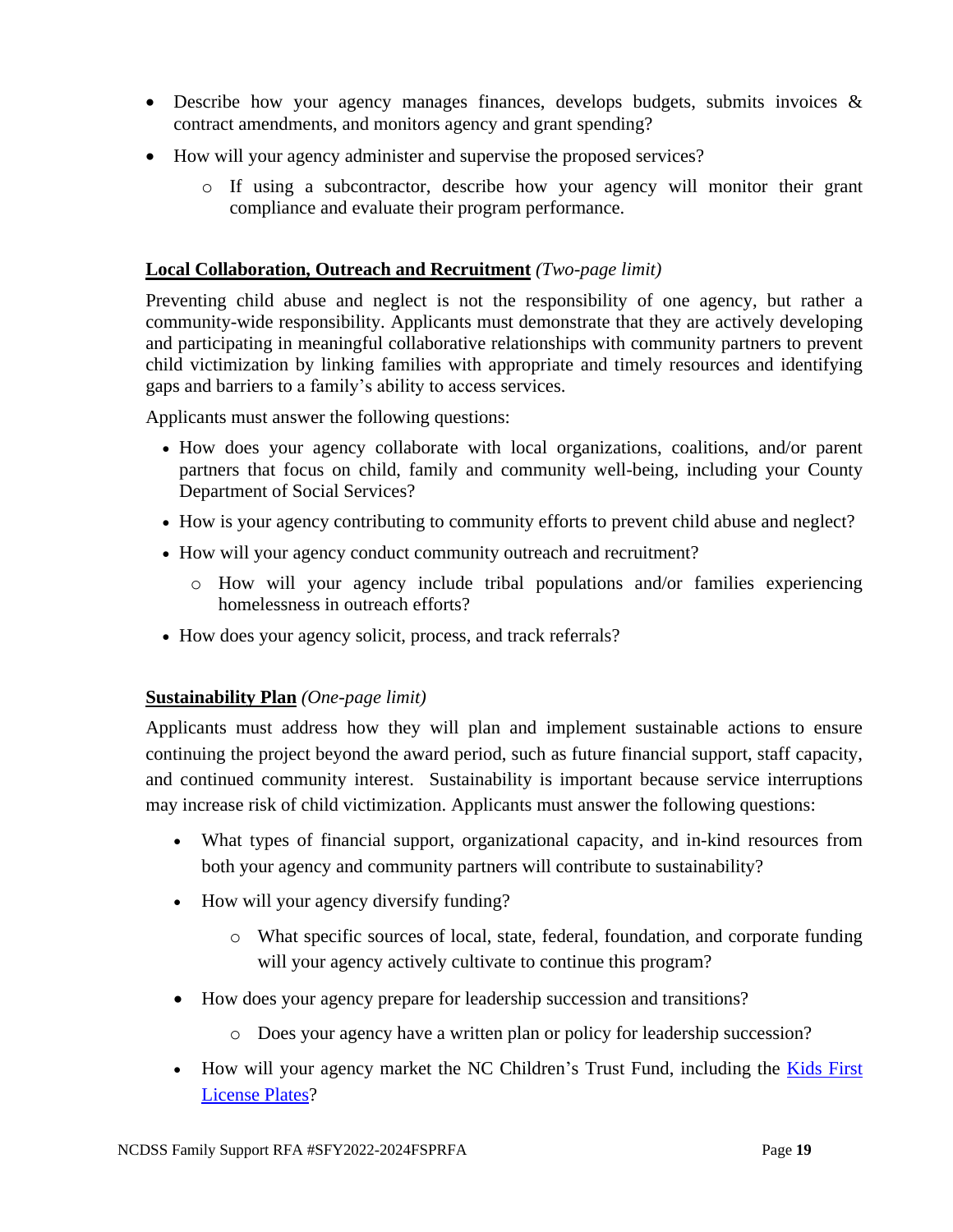### **Face Sheet, Budget & Required Documents**

Applicants must complete the NCDSS [Contractor](https://files.nc.gov/ncdhhs/documents/files/dss/publicnotices/2022-2024-family-support/NCDSS-Contractor-Package.xls) Package, an Excel worksheet that includes:

- Contractor Face Sheet;
- Budget for SFY 2022; and
- Required contractor documents.

The line-item budget is just for the first year of the grant cycle – State Fiscal Year 2021-22 (July 1, 2021 through June 30, 2022).

*Read the Excel workbook Budget Worksheets Instructions tab carefully* because it contains all the information required to develop a budget, including entering salary and fringes. Make sure that all expenses are clearly explained in the Narrative column.

Contractors will be required to submit a new program budget during the annual contract renewal process in Years 2 (SFY 2022-23) and 3 (SFY 2023-24). Based on the availability of funding, program performance, and agency compliance, annual budget award amounts will remain the same for SFY 2022-23 and 2023-24. No carry over of unexpended funds is allowed from one fiscal year to another.

The budget is subject to the following requirements:

- All funds are distributed on a reimbursement after expenditure basis.
- Funds from this grant may not be used to supplant other funds.
- Expenditures for travel and daily subsistence may not exceed state approved rates, which are listed in the [NCDSS Contractor Package](https://files.nc.gov/ncdhhs/documents/files/dss/publicnotices/2022-2024-family-support/NCDSS-Contractor-Package.xls) Instructions.
- Equipment (e.g. computers, printers, televisions, video cameras, etc) may be purchased if it is required by the program model or supports the contract goals and outcomes. Contractors that received funding in previous years to purchase equipment must submit a clear justification of need in order to purchase duplicate equipment under this grant.
- Cost allocation plan, if sharing costs across multiple funding streams.
- Indirect Rate may not exceed 10%.
	- o An indirect cost letter needs to be submitted if the agency has an agreed upon indirect cost rate that is less than 10%.
	- o If the agency is claiming less than 10%, they must submit a letter on letterhead stating that they are declining the de minimus 10% rate.
- Proof of insurance and a copy of the policy is needed if an agency is planning on providing transportation.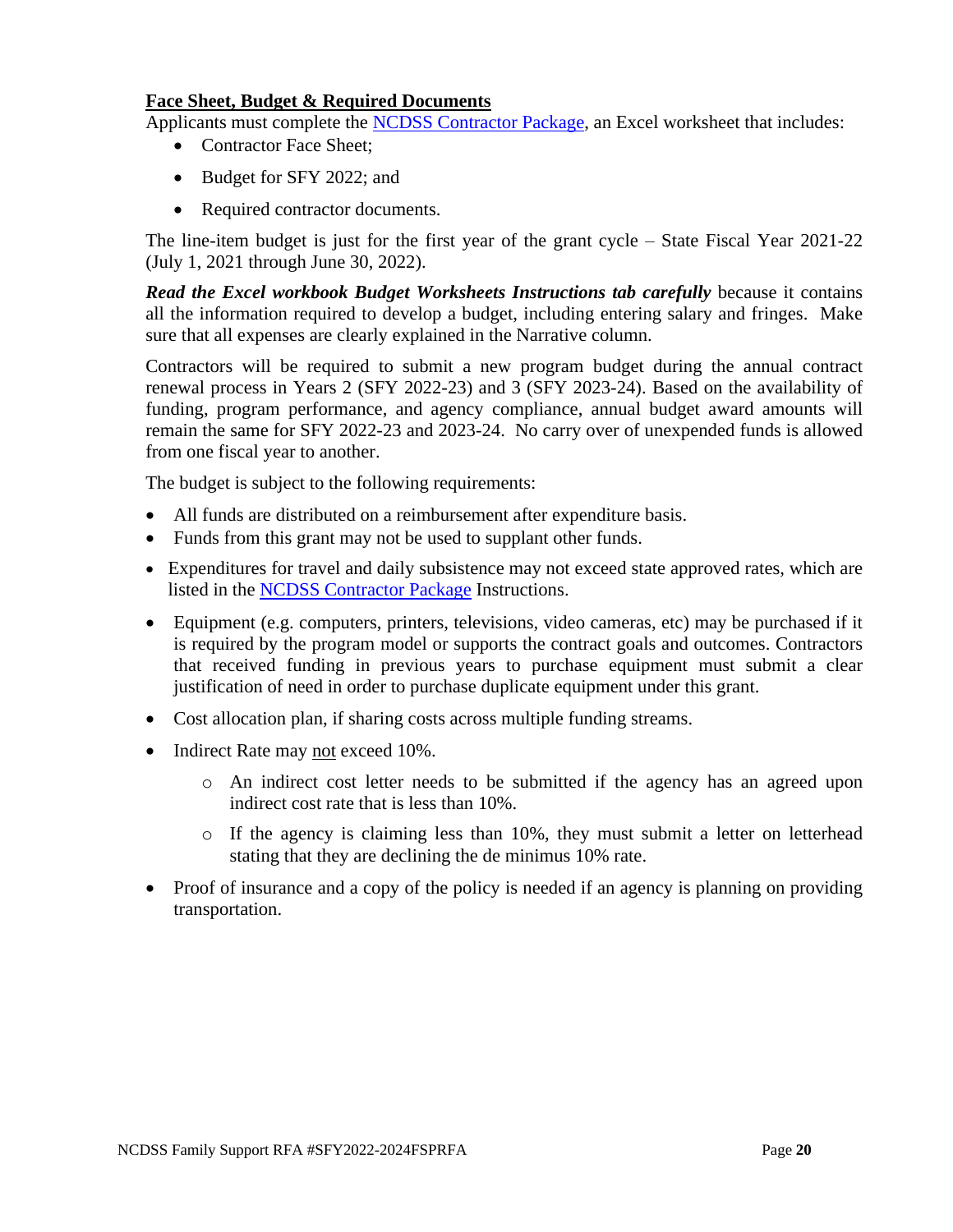#### **Required Application Attachments**

- **Application Checklist** (Appendix A) helps ensure that Applicants have completed all the required elements.
- **Authorized Signature Template** lists the staff and board members who are authorized to sign for contractual and/or fiscal documents, including invoices.
- **Board Member Profile** that lists your agency's current board members, their board position, phone number, and email address. Applicants must use template provided in the link in Appendix C.
- **Job Descriptions** for all positions listed in your proposed Budget. (*Do not include individual names, only position titles)*
- **Letters of Support** 3 letters from community partners, including one letter from an adult participant of your agency's Family Support services.
- **Logic Model** for each proposed program model. Logic model may not exceed one page.
- **NCDSS Contractor Package** Face Sheet, Budget, and Required Documents (see below)
- **Organizational Chart** is a visual illustration of the agency's staff positions that show how the proposed programs fit into the overall agency's structure (*Do not include individual names, only position titles)*.

#### **Required Contractor Documents**

*Government Organizations & UNC*

- State Certification
- **Federal Certifications**
- **FFATA Data Form**

*Non-Governmental Organizations*

- State Certification
- Federal Certifications
- FFATA Data Form
- Conflict of Interest Acknowledgement and Policy
- Annual Conflict of Interest Verification
- Annual IRS Tax Exemption Verification
- No Overdue Tax Debts Certifications
- Copy of IRS Tax Exemption Letter

Links to all Required Contractor Documents are located on the last tab of the NCDSS Contractor Package.

Each Required Contractor Document should be submitted as an individual pdf with this application document in Word, Excel, or pdf.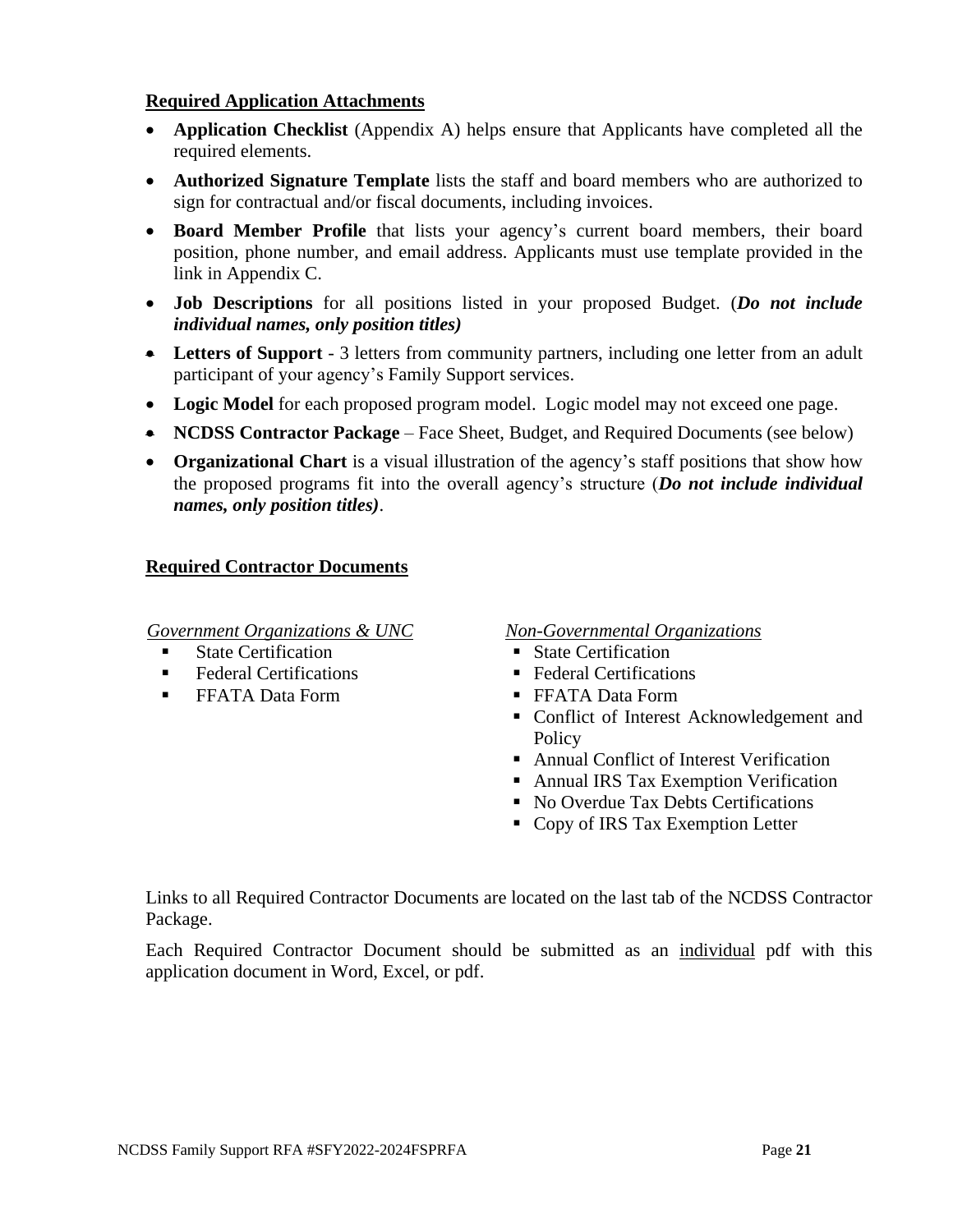# **APPENDIX A: APPLICATION CHECKLIST**

| $\checkmark$ | <b>EMAIL #1 - Cover Letter, Checklist, and Scope of Work</b>                  | <b>Page Limit</b>      |
|--------------|-------------------------------------------------------------------------------|------------------------|
|              | <b>Cover Letter on Agency Letterhead</b>                                      | 1 page                 |
|              | <b>Application Checklist</b>                                                  |                        |
|              | Scope of Work - the following 5 sections combined in 1 Word Document          | 13 pages               |
|              | <b>Needs Assessment</b><br>$\bullet$                                          | 2 pages                |
|              | <b>Project Design</b><br>$\bullet$                                            | 7 pages                |
|              | 1. Principles of Family Support                                               |                        |
|              | 2. Parent Engagement and Leadership                                           |                        |
|              | 3. Levels of Prevention and Target Population                                 |                        |
|              | <b>Promoting Protective Factors</b><br>4.                                     |                        |
|              | Model Fidelity and Implementation Support<br>5.                               |                        |
|              | 6. Evaluation                                                                 |                        |
|              | Racial Equity, Diversity, and Inclusion<br>7.                                 |                        |
|              | <b>Organizational Capacity</b><br>٠                                           | 1 page                 |
|              | Local Collaboration, Outreach, and Recruitment<br>$\bullet$                   | 2 pages                |
|              | <b>Sustainability Plan</b><br>$\bullet$                                       | 1 page                 |
|              | <b>EMAIL #2 - Attachments</b>                                                 |                        |
|              | <b>Board Member Profile</b><br>$\bullet$                                      | Submit each SOW        |
|              | Job Descriptions (for all staff listed in the budget)                         | attachment as a        |
|              | 3 Letters of Support, including one from a parent or consumer                 | separate document,     |
|              | Logic Model for each proposed program model (1 page limit per chart)          | rather than a combined |
|              | Organizational Chart                                                          | pdf.                   |
|              | <b>EMAIL #3 - NCDSS Contractor Package</b>                                    |                        |
|              | <b>Contractor Face Sheet</b><br>٠                                             | Submit each bulleted   |
|              | Contractor Budget with Salary and Fringe                                      | item as a separate     |
|              | Subcontractor Budget (if applicable)<br>٠                                     | document, rather than  |
|              | Proof of insurance and copy of policy (if providing transportation)<br>٠      | a combined pdf.        |
|              | Indirect Cost letter or Indirect Cost Declination Letter (if applicable)<br>٠ |                        |
|              | Cost Allocation plan (if applicable)                                          |                        |
|              | <b>EMAIL #4 - Required Contractor Documents</b>                               |                        |
|              | <b>Governmental Organizations and UNC System Entities:</b>                    | Submit each bulleted   |
|              | <b>State Certifications</b>                                                   | item as a separate     |
|              | <b>Federal Certifications</b>                                                 | document, rather than  |
|              | FFATA Data Form                                                               | a combined pdf.        |
|              | <b>Non-Governmental Organizations</b>                                         |                        |
|              | <b>State Certifications</b><br>$\bullet$                                      |                        |
|              | Conflict of Interest Acknowledgement and Policy<br>٠                          |                        |
|              | Annual Conflict of Interest Verification                                      |                        |
|              | Annual IRS Tax Exemption Verification                                         |                        |
|              | Copy of IRS Tax Exemption Letter<br>٠                                         |                        |
|              | No Overdue Tax Debts Certification                                            |                        |
|              | <b>Federal Certifications</b>                                                 |                        |
|              | FFATA Data Form                                                               |                        |
|              | SAM (System for Award Management) Registration Screenshot                     |                        |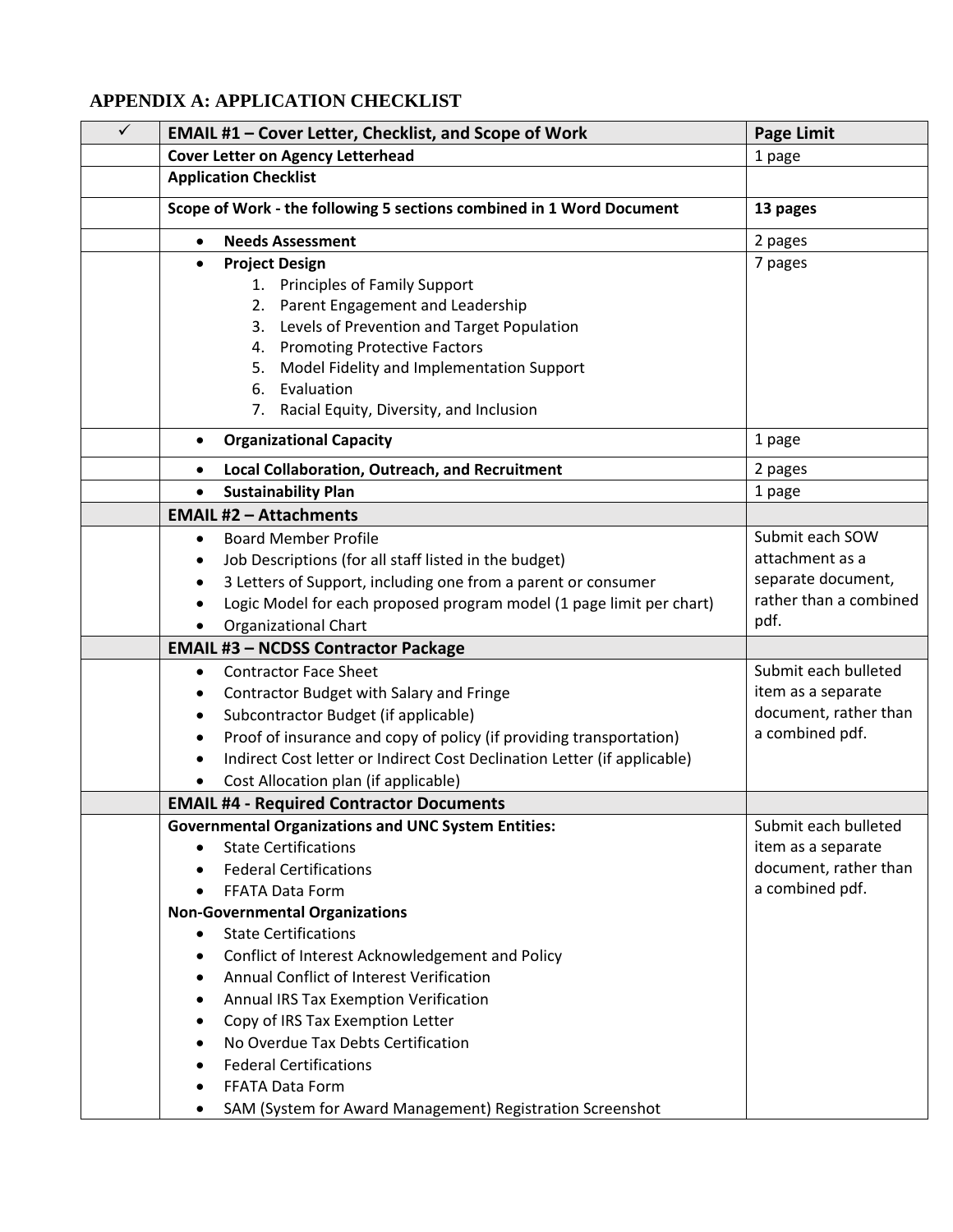### **APPENDIX B: DEFINITIONS**

**Activities/Services** (sometimes referred to as outputs) This is the portion of your agency's logic model where the services consumers will receive are listed. What are the activities provided that are directly linked to achieving the desired outcomes that?

**Child Victimization Rates** Child victimization rates are calculated by dividing the number of unique children reported as victims of maltreatment by the number of children living in the state and counties as estimated by the U.S. Census Bureau. The child victimization count is the non-duplicated number children whose cases were substantiated for child abuse, neglect, or dependency or received a finding of "Services Needed." during a state fiscal year. That figure is then multiplied by 1,000 to obtain a rate per 1,000. The annual rate of child maltreatment is reported statewide as well as for individual counties

**Continuous Quality Improvement (CQI)** CQI activities ensure that programs are systematically and intentionally increasing positive outcomes for the families they serve. It is an ongoing process that involves: Collecting data, reviewing and analyzing data, and adjusting practices based on findings.

**Core Components** These are the key services or activities of an evidence-based program that have been demonstrated to lead to the identified program outcomes. These components must remain intact during any implementation of that program.

**Evidence-Based Programs** use a defined curriculum or services that, when implemented with fidelity, have been validated by research. Different types of evidence-based programs include "supported" or "well-supported," based on the strength of the research design.

**Measurement Tools** are valid, reliable instruments that determine whether or not a goal or outcome has been achieved.

**Logic Model** A logic model is a map of the program. It is a simple, logical illustration of what the program does, why the program does it, and how observers know if the program is successful.

**Model Fidelity** This means implementation of an evidence-based program as it was intended by the program developer. Fidelity Measures are evaluation measures that monitor the faithfulness of implementation to the core components of the model. This measure allows programs to understand if outcomes are based on the model or are attributed to other, possibly unknown, factors.

**Program Developer** The program developer is the originating source of an evidence-based program or practice model. This may be an individual or an institution.

**Inputs/Resources** Resources detail what the program needs to provide services according to model fidelity. Resources may include staffing, a curriculum, training, childcare, transportation, meals, meeting space. Think of this as a budget justification.

**Target Population** This is a description of the population the program serves or plans to serve.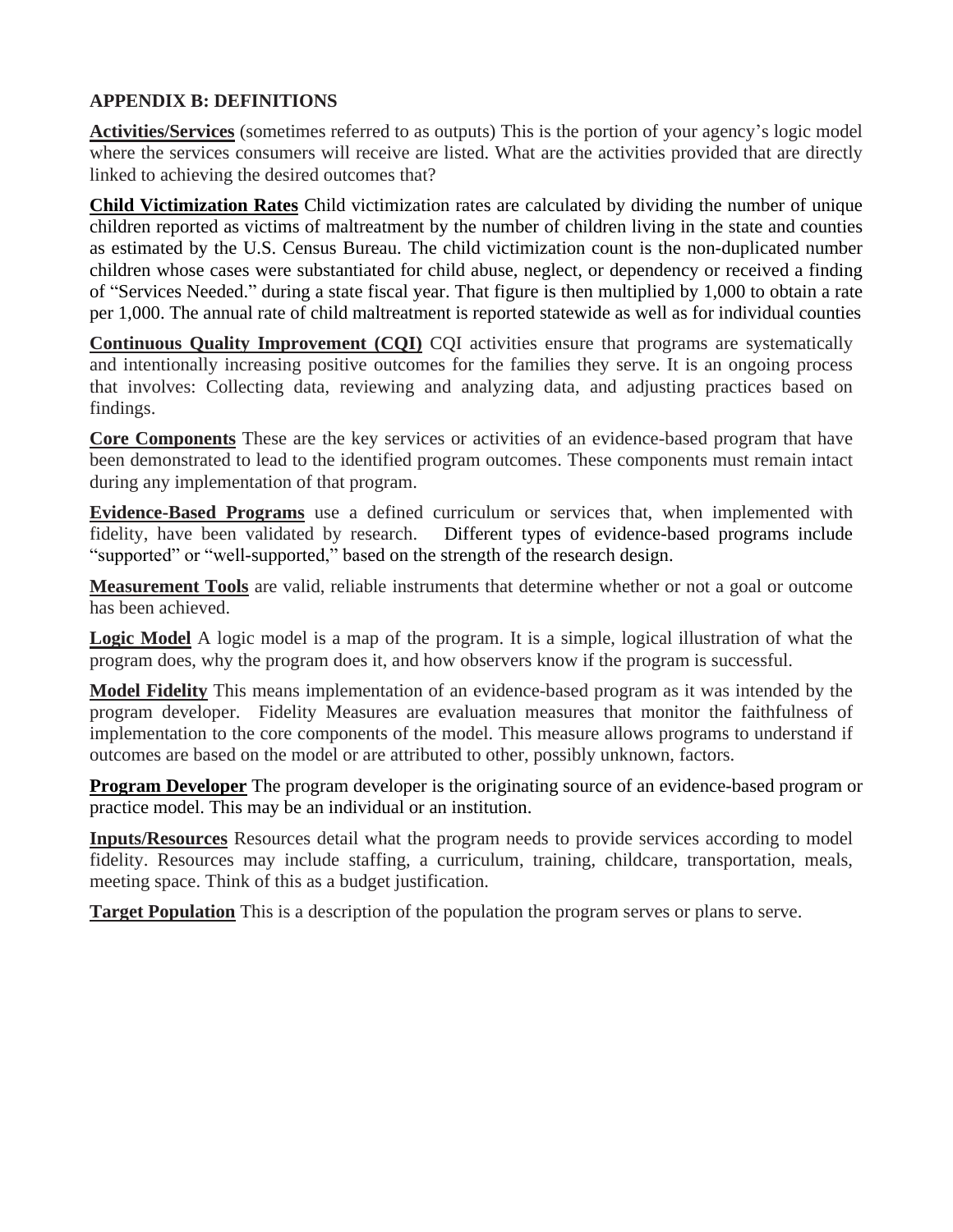## **APPENDIX C – REFERENCE MATERIALS & FORMS and ON-LINE RESOURCES**

## **Reference Materials and Forms**

Applicants must download the following reference materials and forms to submit a complete application:

- [Application Checklist \(Appendix A\)](https://files.nc.gov/ncdhhs/documents/files/dss/publicnotices/2022-2024-family-support/Application-Checklist--Appendix-A-.docx)
- [Authorized Signature Template](https://files.nc.gov/ncdhhs/documents/files/dss/publicnotices/2022-2024-family-support/Authorized-Signature-Template.doc)
- [Board Member Profile](https://files.nc.gov/ncdhhs/documents/files/dss/publicnotices/2022-2024-family-support/Board-Member-Profile.doc)
- [Cover Letter Samples](https://files.nc.gov/ncdhhs/documents/files/dss/publicnotices/2022-2024-family-support/Cover-Letter-Samples.docx)
- [Family Support Application Review Tool](https://files.nc.gov/ncdhhs/documents/files/dss/publicnotices/2022-2024-family-support/Family-Support-Application-Review-Tool.xlsx)
- [Logic Model Template](https://files.nc.gov/ncdhhs/documents/files/dss/publicnotices/2022-2024-family-support/Logic-Model-Template-ABC.docx) ABC
- [Logic Model Template Circle of](https://files.nc.gov/ncdhhs/documents/files/dss/publicnotices/2022-2024-family-support/Logic-Model-Template-Circle-of-Parents.docx) Parents
- [Logic Model Template Incredible Years](https://files.nc.gov/ncdhhs/documents/files/dss/publicnotices/2022-2024-family-support/Logic-Model-Template-Incredible-Years.docx)
- [Logic Model Template Parents As Teachers](https://files.nc.gov/ncdhhs/documents/files/dss/publicnotices/2022-2024-family-support/Logic-Model-Template-Parents-As-Teachers.docx)
- [Logic Model Template](https://files.nc.gov/ncdhhs/documents/files/dss/publicnotices/2022-2024-family-support/Logic-Model-Template-PCIT.docx) PCIT
- [Logic Model Template Stewards of Children](https://files.nc.gov/ncdhhs/documents/files/dss/publicnotices/2022-2024-family-support/Logic-Model-Template-Stewards-of-Children.docx)
- [Logic Model Template Strengthening Families Program](https://files.nc.gov/ncdhhs/documents/files/dss/publicnotices/2022-2024-family-support/Logic-Model-Template-Strengthening-Families-Program.docx)
- [Logic Model Template Triple P](https://files.nc.gov/ncdhhs/documents/files/dss/publicnotices/2022-2024-family-support/Logic-Model-Template-Triple-P.docx)
- [NC County Child Victimization SFY 2020 Data](https://files.nc.gov/ncdhhs/documents/files/dss/publicnotices/2022-2024-family-support/NC-County-Child-Victimization-2020-Data.xlsx)
- [NC Triple P Regional Map](https://files.nc.gov/ncdhhs/documents/files/dss/publicnotices/2022-2024-family-support/NC-Triple-P-Regional-Map.pdf)
- **NCDSS [Contractor Package](https://files.nc.gov/ncdhhs/documents/files/dss/publicnotices/2022-2024-family-support/NCDSS-Contractor-Package.xls)**
- [NCDSS Regional Support Map](https://files.nc.gov/ncdhhs/documents/files/dss/publicnotices/2022-2024-family-support/NCDSS-Regional-Support-Map--Draft-.xlsx) (Draft)

# **On-Line Resources**

Audit Requirements

- PART [200—UNIFORM ADMINISTRATIVE REQUIREMENTS, COST PRINCIPLES, AND](https://www.ecfr.gov/cgi-bin/text-idx?tpl=/ecfrbrowse/Title02/2cfr200_main_02.tpl)  AUDIT [REQUIREMENTS FOR FEDERAL AWARDS](https://www.ecfr.gov/cgi-bin/text-idx?tpl=/ecfrbrowse/Title02/2cfr200_main_02.tpl)
- [§ 159-34. Annual independent audit; rules and](https://www.ncleg.net/EnactedLegislation/Statutes/PDF/BySection/Chapter_159/GS_159-34.pdf) regulations.
- SUBCHAPTER 03M [UNIFORM ADMINISTRATION](http://ncrules.state.nc.us/ncac/title%2009%20-%20governor%20and%20lt.%20governor/chapter%2003%20-%20state%20budget%20and%20management/subchapter%203m/subchapter%203m%20rules.html) OF STATE AWARDS OF [FINANCIAL ASSISTANCE](http://ncrules.state.nc.us/ncac/title%2009%20-%20governor%20and%20lt.%20governor/chapter%2003%20-%20state%20budget%20and%20management/subchapter%203m/subchapter%203m%20rules.html)
- [Program Compliance Supplement](file:///C:/Users/dkday/Documents/FS%20RFA/o%09https:/files.nc.gov/nctreasurer/documents/files/SLGFD/LGC/LocalGovFiscalMngmt/AnnualAud/2019ComplianceSupp/SectionB/93.556.pdf)

[Center for the Study of Social Policy](https://cssp.org/our-work/project/strengthening-families/) (CSSP) developed the Strengthening Families framework to engage families, programs, and communities in building five Protective Factors. The website includes tools for self-assessment, aligning practice, action sheets, building parent partnerships, ensuring accountability, and implementing protecting factors in child maltreatment prevention systems. CSSP